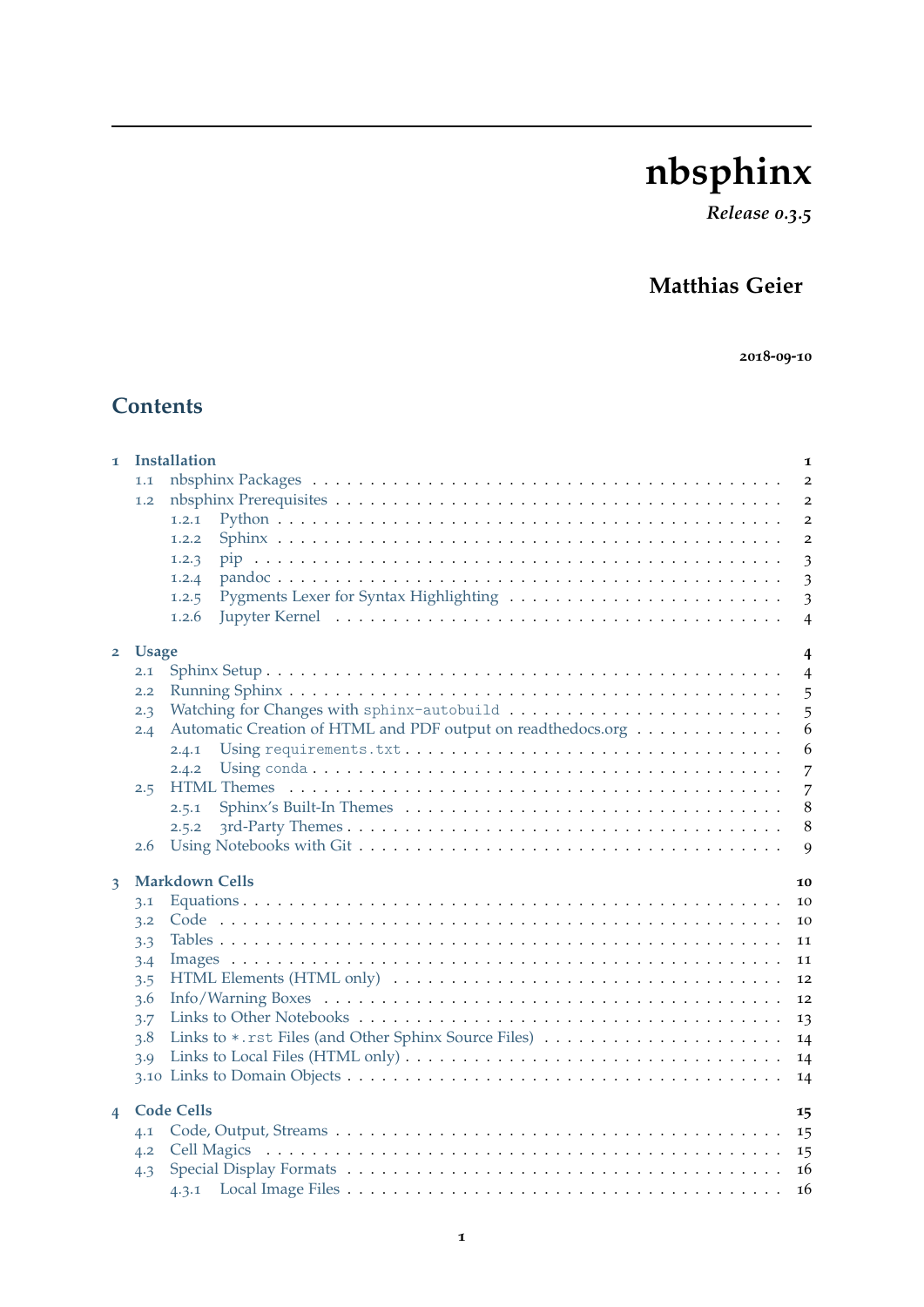|    | 4.4                      | 4.3.2<br>4.3.3<br>4.3.4<br>4.3.5<br>4.3.6                              |                                                                                                                                              | 18<br>19<br>19<br>20<br>20<br>21                   |
|----|--------------------------|------------------------------------------------------------------------|----------------------------------------------------------------------------------------------------------------------------------------------|----------------------------------------------------|
| 5  | 5.1<br>5.2               | <b>Raw Cells</b><br>5.2.1<br>5.2.2<br>5.2.3<br>5.2.4<br>5.2.5<br>5.2.6 | reST                                                                                                                                         | 23<br>23<br>23<br>23<br>24<br>24<br>24<br>24<br>24 |
| 6  |                          | <b>Hidden Cells</b>                                                    |                                                                                                                                              | 24                                                 |
| 7. | 7.1<br>7.2<br>7.3<br>7.4 | 7.1.1<br>7.1.2<br>7.1.3                                                | <b>Controlling Notebook Execution</b>                                                                                                        | 25<br>25<br>25<br>25<br>26<br>26<br>26<br>28       |
| 8  | 8.1                      |                                                                        | <b>Prolog and Epilog</b>                                                                                                                     | 28<br>29                                           |
| 9  | Q.1                      |                                                                        | <b>Notebooks in Sub-Directories</b>                                                                                                          | 30<br>31                                           |
|    |                          |                                                                        | 10 Using toctree In A Notebook                                                                                                               | 3 <sup>2</sup><br>33                               |
|    |                          | 12 External Links                                                      | 11 Normal reStructuredText Files<br>11.1 Links to Notebooks (and Other Sphinx Source Files)<br>11.3 Sphinx Directives for Info/Warning Boxes | 34<br>34<br>34<br>35<br>36<br>37                   |

nbsphinx is a [Sphinx](http://sphinx-doc.org/)<sup>[1](#page-1-0)</sup> extension that provides a source parser for  $*$ . ipynb files. Custom Sphinx directives are used to show [Jupyter Notebook](http://jupyter.org/)<sup>[2](#page-1-1)</sup> code cells (and of course their results) in both HTML and LaTeX output. Un-evaluated notebooks – i.e. notebooks without stored output cells – will be automatically executed during the Sphinx build process.

#### **Quick Start:**

. Install nbsphinx

<span id="page-1-0"></span>http://sphinx-doc.org/

<span id="page-1-1"></span>http://jupyter.org/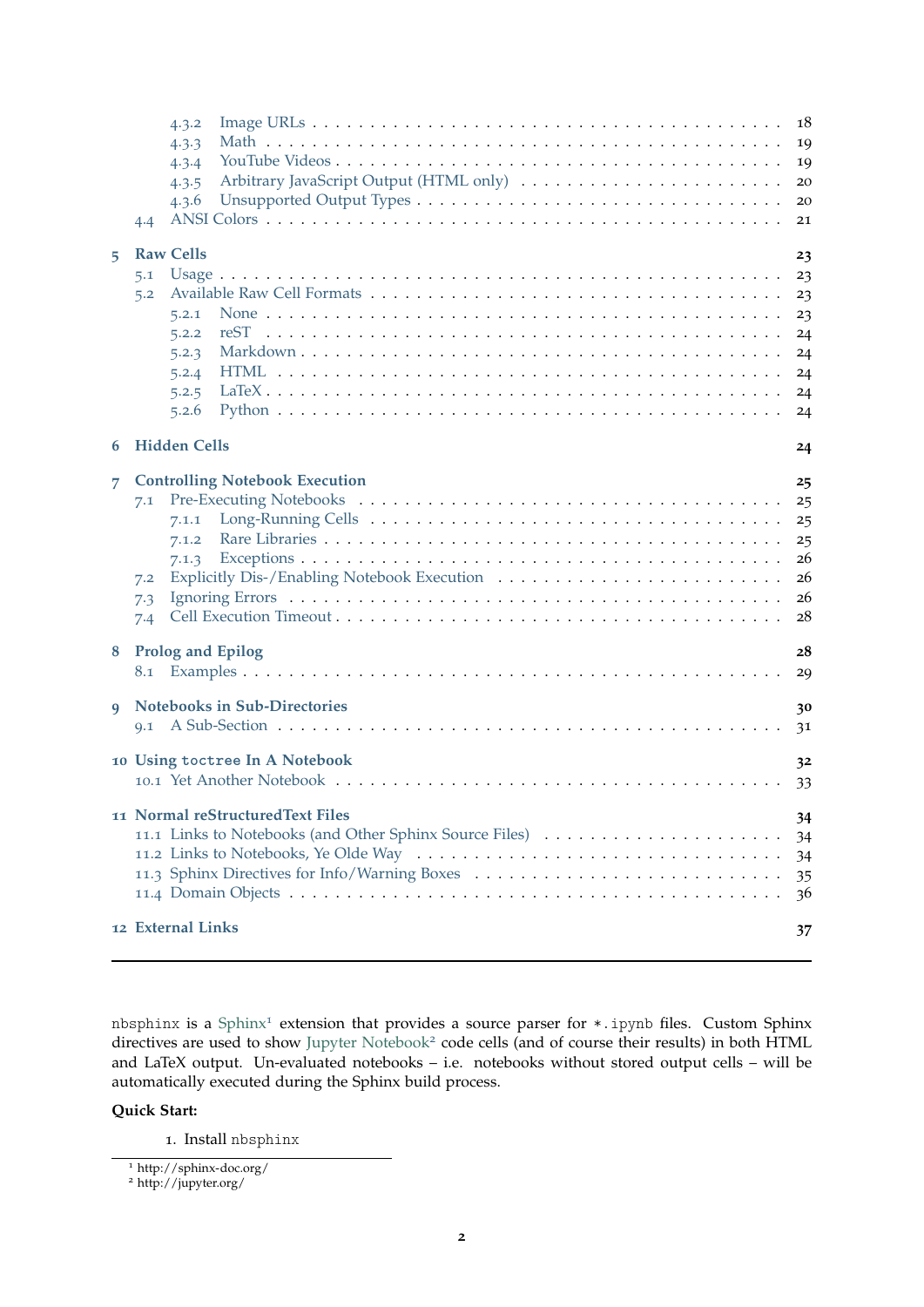- 2. Edit your conf.py and add 'nbsphinx' to extensions.
- 3. Edit your index.rst and add the names of your \*.ipynb files to the toctree.
- 4. Run Sphinx!

**Online documentation (and example of use):** <http://nbsphinx.readthedocs.io/>

**Source code repository (and issue tracker):** <https://github.com/spatialaudio/nbsphinx/>

**License:** MIT – see the file LICENSE for details.

All content shown below – except for the section *[Normal reStructuredText Files](#page-33-0)* – was generated from Jupyter notebooks.

The following section was generated from doc/installation.ipynb

### <span id="page-2-0"></span>**1 Installation**

Note that some packages may be out-of-date. You can always get the newest nbsphinx release from [PyPI](https://pypi.org/project/nbsphinx)<sup>[3](#page-2-2)</sup> (using pip). If you want to try the latest development version, have a look at the file [CON-](https://github.com/spatialaudio/nbsphinx/blob/master/CONTRIBUTING.rst)[TRIBUTING.rst](https://github.com/spatialaudio/nbsphinx/blob/master/CONTRIBUTING.rst)[4](#page-2-3) .

#### <span id="page-2-1"></span>**1.1 nbsphinx Packages**

[5](#page-2-4)

If you are using the conda package manager (e.g. with [Anaconda](https://www.anaconda.com/download/)<sup>[6](#page-2-5)</sup> for Linux/macOS/Windows), you can install nbsphinx from the [conda-forge](https://conda-forge.org/)[7](#page-2-6) channel:

conda install -c conda-forge nbsphinx

If you are using Linux, there are packages available for many distributions.

[8](#page-2-7)

[9](#page-2-8)

On any platform, you can also install nbsphinx with pip, Python's own package manager:

python3 -m pip install nbsphinx --user

If you want to install it system-wide for all users (assuming you have the necessary rights), just drop the --user flag.

To upgrade an existing nbsphinx installation to the newest release, use the --upgrade flag:

python3 -m pip install nbsphinx --upgrade --user

If you suddenly change your mind, you can un-install it with:

python3 -m pip uninstall nbsphinx

Depending on your Python installation, you may have to use python instead of python3.

<span id="page-2-2"></span><sup>3</sup> https://pypi.org/project/nbsphinx

<span id="page-2-3"></span><sup>4</sup> https://github.com/spatialaudio/nbsphinx/blob/master/CONTRIBUTING.rst

<span id="page-2-4"></span><sup>5</sup> https://anaconda.org/conda-forge/nbsphinx

<span id="page-2-5"></span><sup>6</sup> https://www.anaconda.com/download/

<span id="page-2-6"></span><sup>7</sup> https://conda-forge.org/

<span id="page-2-7"></span><sup>8</sup> https://repology.org/metapackage/python:nbsphinx/versions

<span id="page-2-8"></span><sup>9</sup> https://pypi.org/project/nbsphinx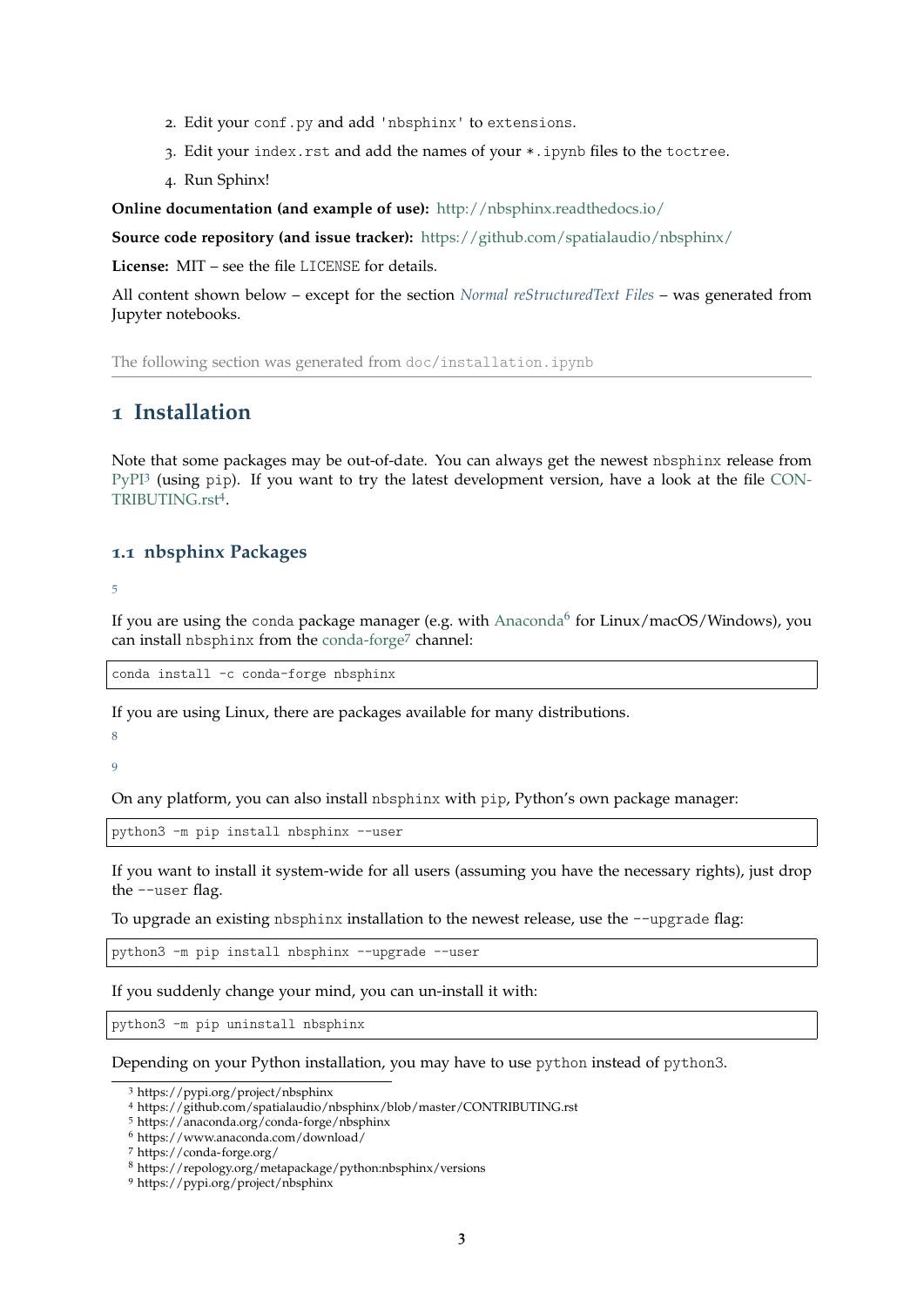#### <span id="page-3-0"></span>**1.2 nbsphinx Prerequisites**

Some of the aforementioned packages will install some of these prerequisites automatically, some of the things may be already installed on your computer anyway.

#### <span id="page-3-1"></span>**1.2.1 Python**

Of course you'll need Python, because both Sphinx and nbsphinx are implemented in Python. There are many ways to get Python. If you don't know which one is best for you, you can try [Anaconda](https://www.anaconda.com/download/)<sup>[10](#page-3-6)</sup>.

#### <span id="page-3-2"></span>**1.2.2 Sphinx**

You'll need [Sphinx](http://www.sphinx-doc.org/)<sup>[11](#page-3-7)</sup> as well, because nbsphinx is just a Sphinx extension and doesn't do anything on its own.

If you use conda, you can get [Sphinx from the conda-forge channel](https://anaconda.org/conda-forge/sphinx)<sup>[12](#page-3-8)</sup>:

conda install -c conda-forge sphinx

Alternatively, you can install it with pip (see below):

python3 -m pip install Sphinx --user

#### <span id="page-3-3"></span>**1.2.3 pip**

Recent versions of Python already come with pip pre-installed. If you don't have it, you can [install it](https://pip.pypa.io/en/latest/installing/) [manually](https://pip.pypa.io/en/latest/installing/)<sup>[13](#page-3-9)</sup>.

#### <span id="page-3-4"></span>**1.2.4 pandoc**

The stand-alone program  $p$  and  $q$ <sup>-[14](#page-3-10)</sup> is used to convert Markdown content to something Sphinx can understand. You have to install this program separately, ideally with your package manager. If you are using conda, you can install [pandoc from the conda-forge channel](https://anaconda.org/conda-forge/pandoc)<sup>[15](#page-3-11)</sup>:

conda install -c conda-forge pandoc

If that doesn't work out for you, have a look at pandoc's [installation instructions](http://pandoc.org/installing.html)<sup>[16](#page-3-12)</sup>.

#### **Note:**

The use of pandoc in nbsphinx is temporary, but will likely stay that way for a long time, see [issue](https://github.com/spatialaudio/nbsphinx/issues/36) #[36](https://github.com/spatialaudio/nbsphinx/issues/36)[17](#page-3-13) .

#### <span id="page-3-5"></span>**1.2.5 Pygments Lexer for Syntax Highlighting**

To get proper syntax highlighting in code cells, you'll need an appropriate *Pygments lexer*. This of course depends on the programming language of your Jupyter notebooks (more specifically, the pygments\_lexer metadata of your notebooks).

<span id="page-3-6"></span><sup>10</sup> https://www.anaconda.com/download/

<span id="page-3-7"></span><sup>11</sup> http://www.sphinx-doc.org/

<span id="page-3-8"></span><sup>12</sup> https://anaconda.org/conda-forge/sphinx

<span id="page-3-9"></span><sup>13</sup> https://pip.pypa.io/en/latest/installing/

<span id="page-3-10"></span><sup>14</sup> http://pandoc.org/

<span id="page-3-11"></span><sup>15</sup> https://anaconda.org/conda-forge/pandoc

<span id="page-3-12"></span><sup>16</sup> http://pandoc.org/installing.html

<span id="page-3-13"></span><sup>17</sup> https://github.com/spatialaudio/nbsphinx/issues/36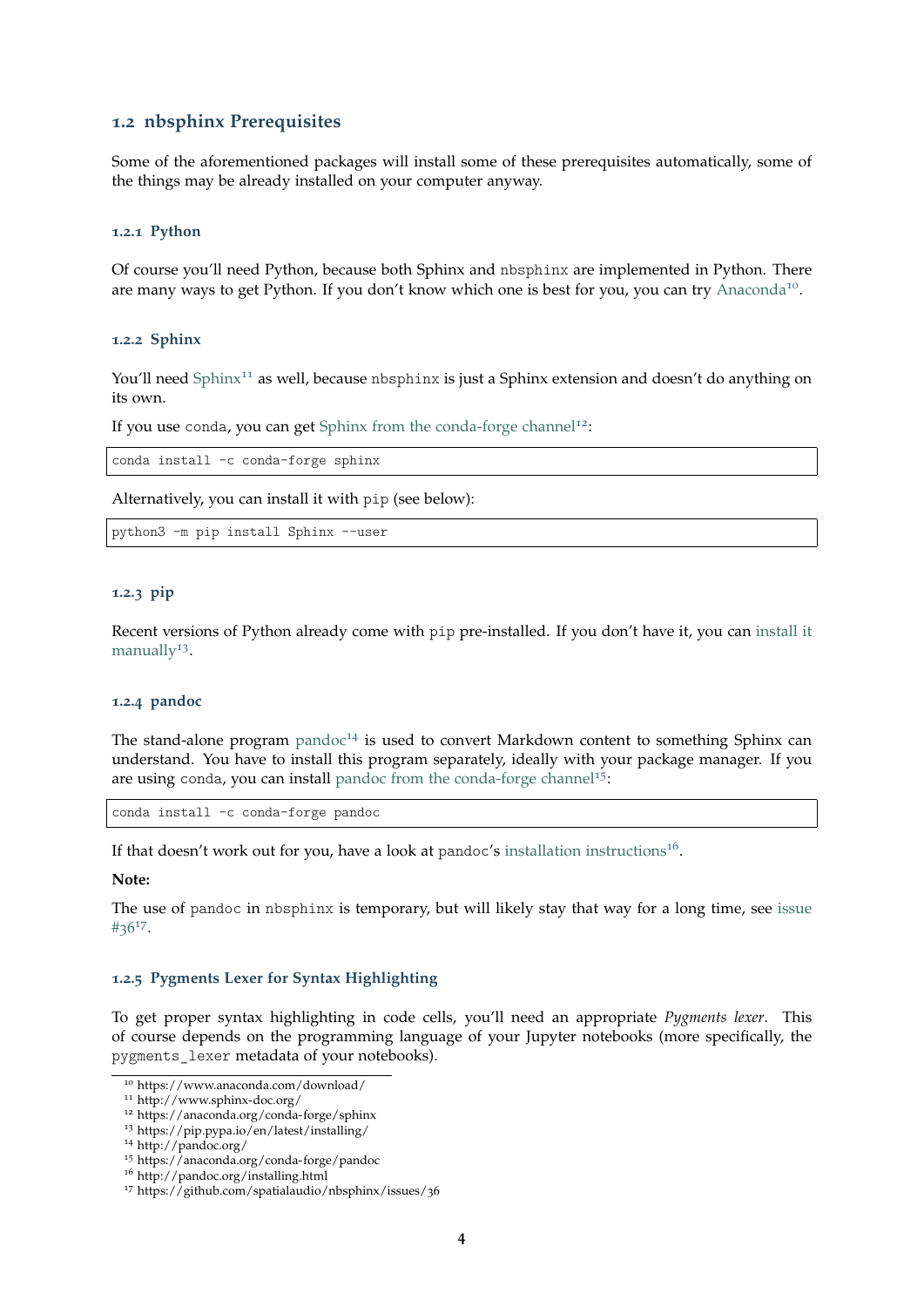For example, if you use Python in your notebooks, you'll have to have the IPython package installed, e.g. with

conda install -c conda-forge ipython

or

python3 -m pip install IPython --user

#### **Note:**

If you are using Anaconda with the default channel and syntax highlighting in code cells doesn't seem to work, you can try to install IPython from the conda-forge channel or directly with pip, or as a work-around, add 'IPython.sphinxext.ipython\_console\_highlighting' to extensions in your conf.py.

For details, see Anaconda issue  $\#1430^{18}$  $\#1430^{18}$  $\#1430^{18}$  and nbsphinx issue  $\#24^{19}$  $\#24^{19}$  $\#24^{19}$ .

#### <span id="page-4-0"></span>**1.2.6 Jupyter Kernel**

If you want to execute your notebooks during the Sphinx build process (see *[Controlling Notebook Exe](#page-24-0)[cution](#page-24-0)*), you need an appropriate [Jupyter kernel](http://jupyter.readthedocs.io/en/latest/projects/kernels.html)<sup>[20](#page-4-5)</sup> installed.

For example, if you use Python, you should install the ipykernel package, e.g. with

conda install -c conda-forge ipykernel

or

```
python3 -m pip install ipykernel --user
```
If you created your notebooks yourself with Jupyter, it's very likely that you have the right kernel installed already.

End of doc/installation.ipynb

The following section was generated from doc/usage.ipynb

### <span id="page-4-1"></span>**2 Usage**

#### <span id="page-4-2"></span>**2.1 Sphinx Setup**

In the directory with your notebook files, run this command (assuming you have Sphin $x^{21}$  $x^{21}$  $x^{21}$  installed already):

python3 -m sphinx.quickstart

Answer the questions that appear on the screen. In case of doubt, just press the <Return> key repeatedly to take the default values.

After that, there will be a few brand-new files in the current directory. You'll have to make a few changes to the file named [conf.py.](conf.py) You should at least check if those two variables contain the right things:

<span id="page-4-3"></span><sup>18</sup> https://github.com/ContinuumIO/anaconda-issues/issues/1430

<span id="page-4-4"></span><sup>19</sup> https://github.com/spatialaudio/nbsphinx/issues/24

<span id="page-4-5"></span><sup>20</sup> http://jupyter.readthedocs.io/en/latest/projects/kernels.html

<span id="page-4-6"></span><sup>21</sup> http://sphinx-doc.org/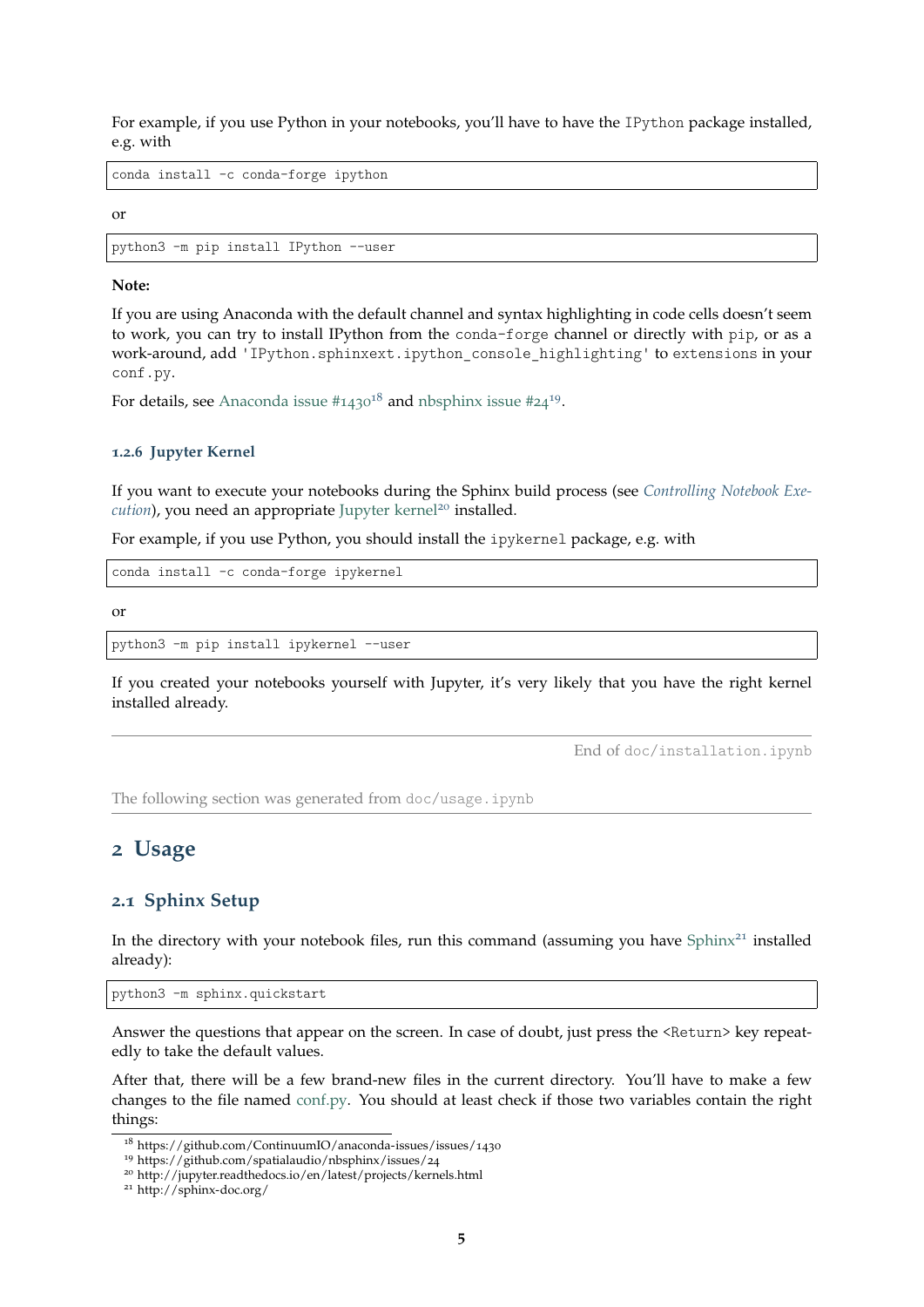```
extensions = \lceil'nbsphinx',
    'sphinx.ext.mathjax',
]
exclude patterns = [' build', '**.ipynb checkpoints']
```
Once your conf.py is in place, edit the file named index.rst and add the file names of your notebooks (with or without the .ipynb extension) to the [toctree](http://www.sphinx-doc.org/en/master/usage/restructuredtext/directives.html#directive-toctree)<sup>[22](#page-5-1)</sup> directive.

#### **autosummary bug:**

If you are using the sphinx.ext.autosummary Sphinx extension, there is [a bug in Sphinx \(below](https://github.com/sphinx-doc/sphinx/issues/2485) [version](https://github.com/sphinx-doc/sphinx/issues/2485)  $1.5$ <sup>[23](#page-5-2)</sup> which prevents notebooks from being parsed. As a work-around you can explicitly list all the files for which autosummary should be ran using the [autosummary\\_generate](http://www.sphinx-doc.org/en/master/ext/autosummary.html#confval-autosummary_generate)<sup>[24](#page-5-3)</sup> variable in conf.py. For example,

autosummary\_generate = ['myfile1.rst', 'myfile2.rst']

#### <span id="page-5-0"></span>**2.2 Running Sphinx**

To create the HTML pages, use this command:

python3 -m sphinx <source-dir> <build-dir>

If you have many notebooks, you can do a parallel build by using the -j option:

python3 -m sphinx <source-dir> <br/> <br/>build-dir> -j<number-of-processes>

For example, if your source files are in the current directory and you have 4 CPU cores, you can run this:

python3 -m sphinx . \_build -j4

Afterwards, you can find the main HTML file in \_build/index.html.

Subsequent builds will be faster, because only those source files which have changed will be re-built. To force re-building all source files, use the -E option.

**Note:**

By default, notebooks will be executed during the Sphinx build process only if they do not have any output cells stored. See *[Controlling Notebook Execution](#page-24-0)*.

To create LaTeX output, use:

python3 -m sphinx <source-dir> <build-dir> -b latex

If you don't know how to create a PDF file from the LaTeX output, you should have a look at [Latexmk](http://personal.psu.edu/jcc8//software/latexmk-jcc/)<sup>[25](#page-5-4)</sup> (see also [this tutorial](http://mg.readthedocs.io/latexmk.html)<sup>[26](#page-5-5)</sup>).

Sphinx can automatically check if the links you are using are still valid. Just invoke it like this:

python3 -m sphinx <source-dir> <br/> <br/> <br/>thuld-dir> -b linkcheck

<span id="page-5-2"></span><sup>23</sup> https://github.com/sphinx-doc/sphinx/issues/2485

<span id="page-5-1"></span><sup>22</sup> http://www.sphinx-doc.org/en/master/usage/restructuredtext/directives.html#directive-toctree

<span id="page-5-3"></span><sup>24</sup> http://www.sphinx-doc.org/en/master/ext/autosummary.html#confval-autosummary\_generate

<span id="page-5-4"></span><sup>25</sup> http://personal.psu.edu/jcc8//software/latexmk-jcc/

<span id="page-5-5"></span><sup>26</sup> http://mg.readthedocs.io/latexmk.html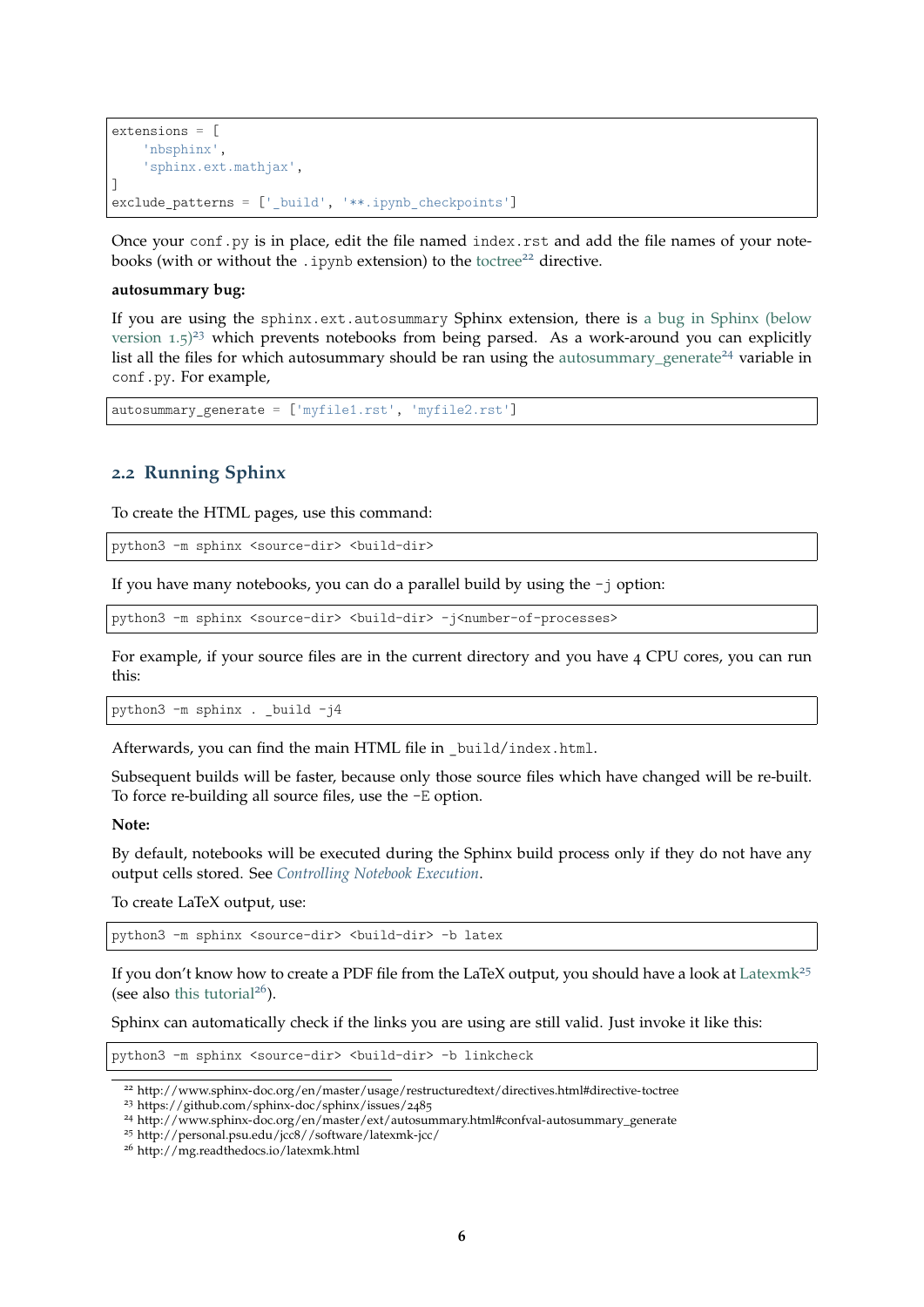### <span id="page-6-0"></span>**2.3 Watching for Changes with sphinx-autobuild**

If you think it's tedious to run the Sphinx build command again and again while you make changes to your notebooks, you'll be happy to hear that there is a way to avoid that: [sphinx-autobuild](https://pypi.org/project/sphinx-autobuild)<sup>[27](#page-6-3)!</sup>

It can be installed with

python3 -m pip install sphinx-autobuild --user

You can start auto-building your files with

python3 -m sphinx\_autobuild <source-dir> <build-dir>

This will start a local webserver which will serve the generated HTML pages at [http://localhost:](http://localhost:8000/)8000/. Whenever you save changes in one of your notebooks, the appropriate HTML page(s) will be re-built and when finished, your browser view will be refreshed automagically. Neat!

You can also abuse this to auto-build the LaTeX output:

python3 -m sphinx autobuild <source-dir> <br/> <br/> <br/> <br/> <br/> <br/> <br/> <br/> <br/> <br/>
python3 -m sphinx autobuild <source-dir> <br/><br/>
<br/>
<br/>
<br/>
<br/>
<br/>
<br/>
<br/>
<br/>
<br/>
<br/>
<br/>
<br

However, to auto-build the final PDF file as well, you'll need an additional tool. Again, you can use latexmk for this (see *[above](#page-5-0)*). Change to the build directory and run

latexmk -pdf -pvc

If your PDF viewer isn't opened because of LaTeX build errors, you can use the command line flag -f to *force* creating a PDF file.

### <span id="page-6-1"></span>**2.4 Automatic Creation of HTML and PDF output on readthedocs.org**<sup>28</sup>

There are two different methods, both of which are described below.

In both cases, you'll first have to create an account on <https://readthedocs.org/> and connect your Github/Bitbucket account. Instead of connecting, you can also manually add any publicly available Git/Subversion/Mercurial/Bazaar repository.

After doing the steps described below, you only have to "push" to your repository, and the HTML pages and the PDF file of your stuff are automagically created on readthedocs.org. Awesome!

You can even have different versions of your stuff, just use Git tags and branches and select in the readthedocs.org settings (under "Admin", "Versions") which of those should be created.

If your new versions are not automatically built, go to the "Settings" of your Github repository, continue to "Integrations & services", and make sure that "ReadTheDocs" is listed and activated in the "Services" section. If not, use "Add service". There is probably a similar thing for Bitbucket and others.

**Note:**

If you want to execute notebooks (see *[Controlling Notebook Execution](#page-24-0)*), you'll need to install the appropriate Jupyter kernel. In the examples below, the IPython kernel ist installed from the packet ipykernel.

#### <span id="page-6-2"></span>**2.4.1 Using requirements.txt**

1. Create a file named requirements.txt (or whatever name you wish) in your repository containing the required pip packages:

<span id="page-6-3"></span><sup>27</sup> https://pypi.org/project/sphinx-autobuild

<sup>28</sup> https://readthedocs.org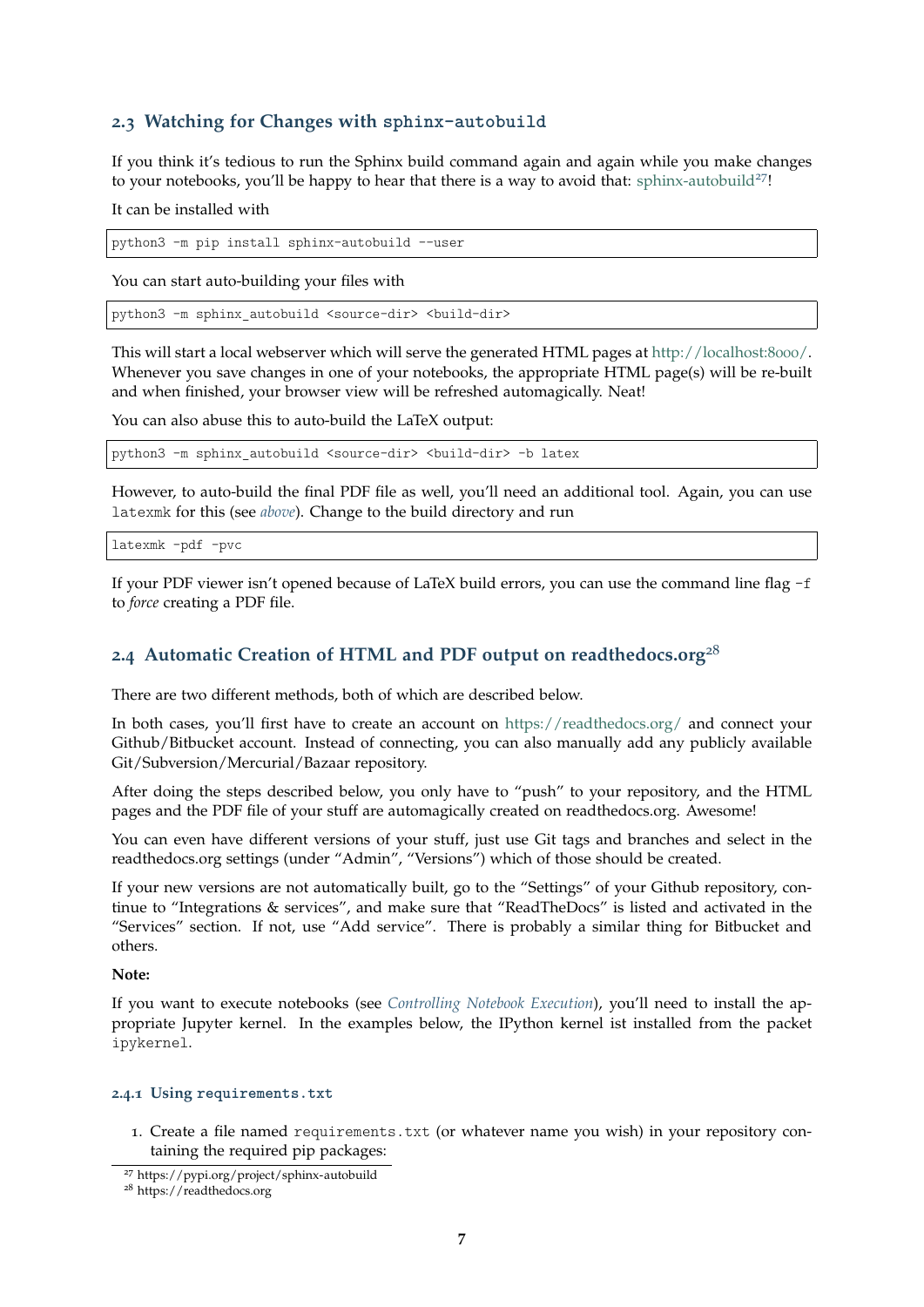You can also install directly from Github et al., using a specific branch/tag/commit, e.g.

git+https://github.com/spatialaudio/nbsphinx.git@master

- 2. In the "Advanced Settings" on readthedocs.org, specify the path to your requirements.txt file (or however you called it) in the box labeled "Requirements file". Kinda obvious, isn't it?
- 3. Still in the "Advanced Settings", make sure the right Python interpreter is chosen. This must be the same version  $(2.x \text{ or } 3.x)$  as you were using in your notebooks!

#### <span id="page-7-0"></span>**2.4.2 Using conda**

1. Create a file named readthedocs.yml in the main directory of your repository, containing the name of yet another file:

```
conda:
 file: readthedocs-environment.yml
```
2. Create the file mentioned above. You can choose whatever name you want (it may also live in a subdirectory, e.g. doc/environment.yml), it just has to match whatever is specified in readthedocs.yml. The second file describes a [conda environment](https://conda.io/docs/using/envs.html)<sup>[29](#page-7-1)</sup> and should contain something like this:

```
channels:
  - conda-forge
dependencies:
  - python==3.5
  - sphinx>=1.4- pandoc
  - nbconvert
  - ipykernel
  - pip:
    - nbsphinx
```
It is up to you if you want to install nbsphinx with conda or with pip (but note that the conda package might be outdated). And you can of course add further conda and pip packages. You can also install packages directly from Github et al., using a specific branch/tag/commit, e.g.

```
pip:
- git+https://github.com/spatialaudio/nbsphinx.git@master
```
#### **Note:**

The specification of the conda-forge channel is recommended because it tends to have more recent package versions than the default channel.

#### **Note:**

Most of the "Advanced Settings" on readthedocs.org will be ignored if you have a readthedocs.yml file.

#### **Warning:**

<span id="page-7-1"></span><sup>29</sup> https://conda.io/docs/using/envs.html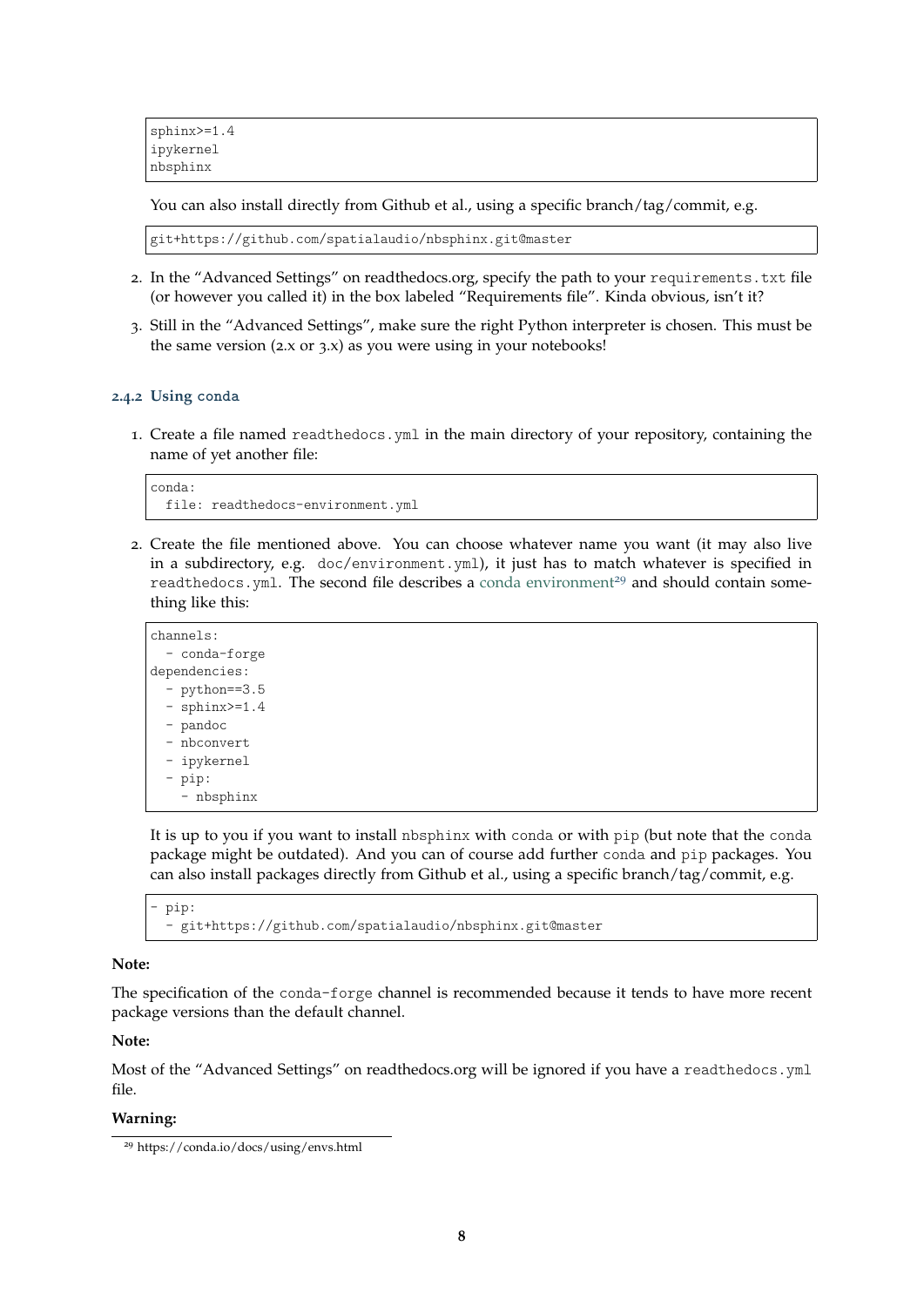If you have a very long repository name (or branch name), you might run into this quite obscure problem: ['placeholder too short'](https://github.com/rtfd/readthedocs.org/issues/1902)<sup>[30](#page-8-3)</sup>.

#### <span id="page-8-0"></span>**.5 HTML Themes**

The nbsphinx extension does *not* provide its own theme, you can use any of the available themes or [create a custom one](http://www.sphinx-doc.org/en/master/theming.html#creating-themes)<sup>[31](#page-8-4)</sup>, if you feel like it.

The following (incomplete) list of themes contains up to three links for each theme:

- . The documentation (or the official sample page) of this theme (if available; see also the [docu](http://www.sphinx-doc.org/en/latest/theming.html#builtin-themes)[mentation of the built-in Sphinx themes](http://www.sphinx-doc.org/en/latest/theming.html#builtin-themes))
- . How the nbsphinx documentation looks when using this theme
- . How to enable this theme using either requirements.txt or readthedocs.yml and themespecific settings (in some cases)

#### <span id="page-8-1"></span>**.5.1 Sphinx's Built-In Themes**

- [alabaster](https://alabaster.readthedocs.io/)<sup>[33](#page-8-6)</sup>: [example](http://nbsphinx.readthedocs.io/en/alabaster-theme/)<sup>[34](#page-8-7)</sup>, [usage](https://github.com/spatialaudio/nbsphinx/compare/alabaster-theme%5E...alabaster-theme)<sup>[35](#page-8-8)</sup>
- pyramid: [example](http://nbsphinx.readthedocs.io/en/pyramid-theme/)<sup>[36](#page-8-9)</sup>, [usage](https://github.com/spatialaudio/nbsphinx/compare/pyramid-theme%5E...pyramid-theme)<sup>[37](#page-8-10)</sup>
- classic: [example](http://nbsphinx.readthedocs.io/en/classic-theme/)<sup>[38](#page-8-11)</sup>, [usage](https://github.com/spatialaudio/nbsphinx/compare/classic-theme%5E...classic-theme)<sup>[39](#page-8-12)</sup>
- bizstyle: [example](http://nbsphinx.readthedocs.io/en/bizstyle-theme/)<sup>[40](#page-8-13)</sup>, [usage](https://github.com/spatialaudio/nbsphinx/compare/bizstyle-theme%5E...bizstyle-theme)<sup>[41](#page-8-14)</sup>
- $\bullet$  haiku: [example](http://nbsphinx.readthedocs.io/en/haiku-theme/)<sup>[42](#page-8-15)</sup>, [usage](https://github.com/spatialaudio/nbsphinx/compare/haiku-theme%5E...haiku-theme)<sup>[43](#page-8-16)</sup>
- traditional: [example](http://nbsphinx.readthedocs.io/en/traditional-theme/)<sup>[44](#page-8-17)</sup>, [usage](https://github.com/spatialaudio/nbsphinx/compare/traditional-theme%5E...traditional-theme)<sup>[45](#page-8-18)</sup>
- agogo: [example](http://nbsphinx.readthedocs.io/en/agogo-theme/)<sup>[46](#page-8-19)</sup>, [usage](https://github.com/spatialaudio/nbsphinx/compare/agogo-theme%5E...agogo-theme)<sup>[47](#page-8-20)</sup>
- nature: [example](http://nbsphinx.readthedocs.io/en/nature-theme/)<sup>[48](#page-8-21)</sup>, [usage](https://github.com/spatialaudio/nbsphinx/compare/nature-theme%5E...nature-theme)<sup>[49](#page-8-22)</sup>

#### <span id="page-8-2"></span>**.5.2 3rd-Party Themes**

• [sphinx\\_rtd\\_theme](https://github.com/rtfd/sphinx_rtd_theme)<sup>[50](#page-8-23)</sup>: [example](http://nbsphinx.readthedocs.io/en/rtd-theme/)<sup>[51](#page-8-24)</sup>, [usage](https://github.com/spatialaudio/nbsphinx/compare/rtd-theme%5E...rtd-theme)<sup>[52](#page-8-25)</sup>

<span id="page-8-4"></span>http://www.sphinx-doc.org/en/master/theming.html#creating-themes

<span id="page-8-8"></span>https://github.com/spatialaudio/nbsphinx/compare/alabaster-theme%5E...alabaster-theme

<span id="page-8-10"></span>https://github.com/spatialaudio/nbsphinx/compare/pyramid-theme%5E...pyramid-theme

<span id="page-8-12"></span>https://github.com/spatialaudio/nbsphinx/compare/classic-theme%5E...classic-theme

- <span id="page-8-14"></span>https://github.com/spatialaudio/nbsphinx/compare/bizstyle-theme%5E...bizstyle-theme
- <span id="page-8-15"></span>http://nbsphinx.readthedocs.io/en/haiku-theme/
- <span id="page-8-16"></span>https://github.com/spatialaudio/nbsphinx/compare/haiku-theme%5E...haiku-theme
- <span id="page-8-17"></span>http://nbsphinx.readthedocs.io/en/traditional-theme/
- <span id="page-8-18"></span>https://github.com/spatialaudio/nbsphinx/compare/traditional-theme%5E...traditional-theme
- <span id="page-8-19"></span>http://nbsphinx.readthedocs.io/en/agogo-theme/
- <span id="page-8-20"></span>https://github.com/spatialaudio/nbsphinx/compare/agogo-theme%5E...agogo-theme
- <span id="page-8-21"></span>http://nbsphinx.readthedocs.io/en/nature-theme/

- <span id="page-8-23"></span>https://github.com/rtfd/sphinx\_rtd\_theme
- <span id="page-8-24"></span>http://nbsphinx.readthedocs.io/en/rtd-theme/

<span id="page-8-3"></span>https://github.com/rtfd/readthedocs.org/issues/1902

<span id="page-8-5"></span>http://www.sphinx-doc.org/en/latest/theming.html#builtin-themes

<span id="page-8-6"></span>https://alabaster.readthedocs.io/

<span id="page-8-7"></span>http://nbsphinx.readthedocs.io/en/alabaster-theme/

<span id="page-8-9"></span>http://nbsphinx.readthedocs.io/en/pyramid-theme/

<span id="page-8-11"></span>http://nbsphinx.readthedocs.io/en/classic-theme/

<span id="page-8-13"></span>http://nbsphinx.readthedocs.io/en/bizstyle-theme/

<span id="page-8-22"></span>https://github.com/spatialaudio/nbsphinx/compare/nature-theme%5E...nature-theme

<span id="page-8-25"></span>https://github.com/spatialaudio/nbsphinx/compare/rtd-theme%5E...rtd-theme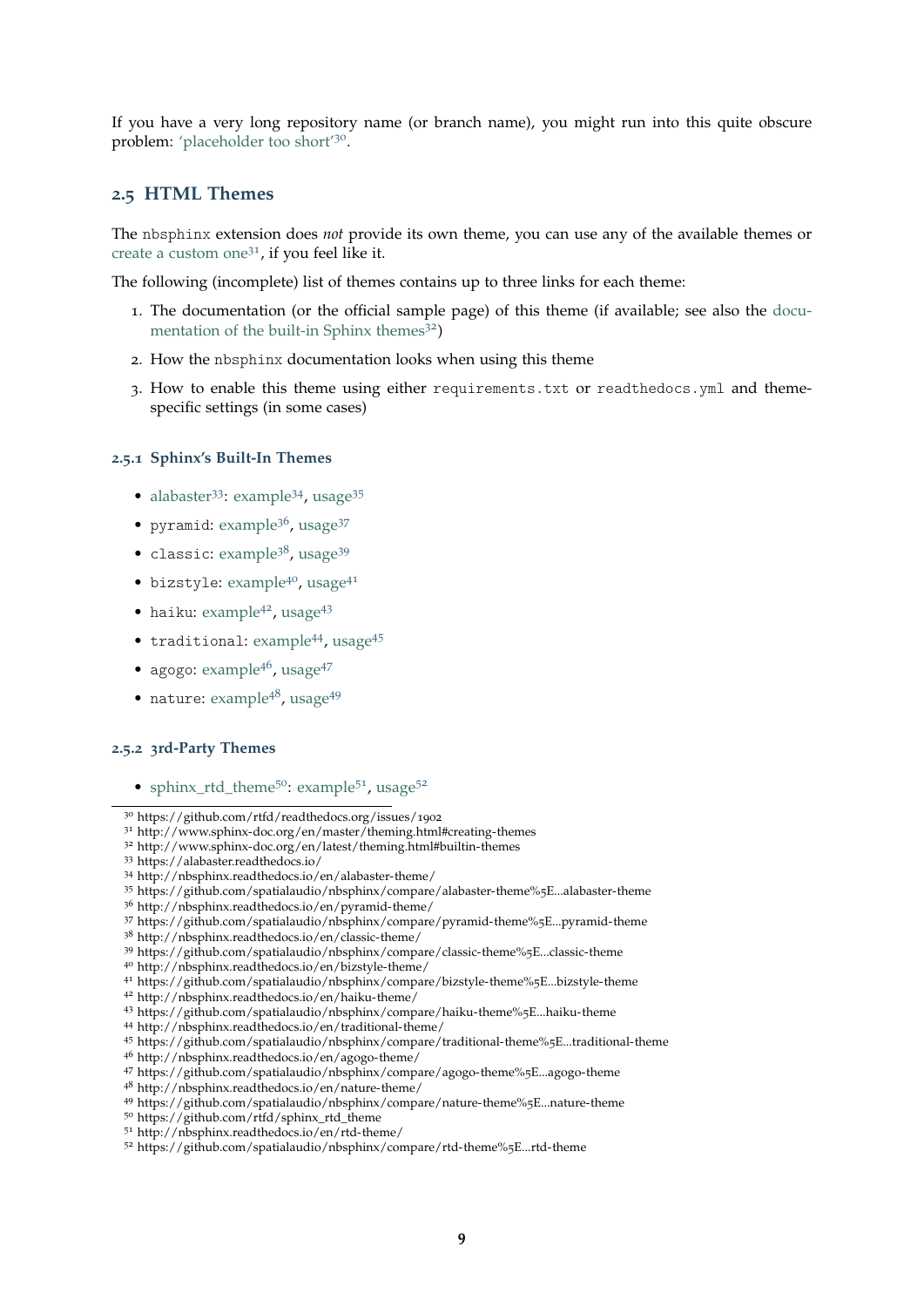- [bootstrap](http://sphinx-bootstrap-theme.readthedocs.io/)<sup>[53](#page-9-1)</sup>: [example](http://nbsphinx.readthedocs.io/en/bootstrap-theme/)<sup>[54](#page-9-2)</sup>, [usage](https://github.com/spatialaudio/nbsphinx/compare/bootstrap-theme%5E...bootstrap-theme)<sup>[55](#page-9-3)</sup>
- [cloud](https://pythonhosted.org/cloud_sptheme/)<sup>[56](#page-9-4)</sup>: [example](http://nbsphinx.readthedocs.io/en/cloud-theme/)<sup>[57](#page-9-5)</sup>, [usage](https://github.com/spatialaudio/nbsphinx/compare/cloud-theme%5E...cloud-theme)<sup>[58](#page-9-6)</sup>
- sphinx\_py3[doc\\_enhanced\\_theme](https://github.com/ionelmc/sphinx-py3doc-enhanced-theme)<sup>[59](#page-9-7)</sup>: [example](http://nbsphinx.readthedocs.io/en/py3doc-enhanced-theme/)<sup>[60](#page-9-8)</sup>, [usage](https://github.com/spatialaudio/nbsphinx/compare/py3doc-enhanced-theme%5E...py3doc-enhanced-theme)<sup>[61](#page-9-9)</sup>
- [basicstrap](https://pythonhosted.org/sphinxjp.themes.basicstrap/)<sup>[62](#page-9-10)</sup>: [example](http://nbsphinx.readthedocs.io/en/basicstrap-theme/)<sup>[63](#page-9-11)</sup>, [usage](https://github.com/spatialaudio/nbsphinx/compare/basicstrap-theme%5E...basicstrap-theme)<sup>[64](#page-9-12)</sup>
- [dotted](https://pythonhosted.org/sphinxjp.themes.dotted/)<sup>[65](#page-9-13)</sup>: [example](http://nbsphinx.readthedocs.io/en/dotted-theme/)<sup>[66](#page-9-14)</sup>, [usage](https://github.com/spatialaudio/nbsphinx/compare/dotted-theme%5E...dotted-theme)<sup>[67](#page-9-15)</sup>
- [better](https://sphinx-better-theme.readthedocs.io/) $^{68}$  $^{68}$  $^{68}$ : [example](http://nbsphinx.readthedocs.io/en/better-theme/) $^{69}$  $^{69}$  $^{69}$ , [usage](https://github.com/spatialaudio/nbsphinx/compare/better-theme%5E...better-theme)<sup>[70](#page-9-18)</sup>
- [guzzle\\_sphinx\\_theme](https://github.com/guzzle/guzzle_sphinx_theme)<sup>[71](#page-9-19)</sup>: [example](http://nbsphinx.readthedocs.io/en/guzzle-theme/)<sup>[72](#page-9-20)</sup>, [usage](https://github.com/spatialaudio/nbsphinx/compare/guzzle-theme%5E...guzzle-theme)<sup>[73](#page-9-21)</sup>
- $\bullet$  [julia](https://github.com/JuliaLang/JuliaDoc)<sup>[74](#page-9-22)</sup>: [example](http://nbsphinx.readthedocs.io/en/julia-theme/)<sup>[75](#page-9-23)</sup>, [usage](https://github.com/spatialaudio/nbsphinx/compare/julia-theme%5E...julia-theme)<sup>[76](#page-9-24)</sup>
- $\bullet$  [jupyter](https://github.com/jupyter/jupyter-sphinx-theme/)<sup>[77](#page-9-25)</sup>: [example](http://nbsphinx.readthedocs.io/en/jupyter-theme/)<sup>[78](#page-9-26)</sup>, [usage](https://github.com/spatialaudio/nbsphinx/compare/jupyter-theme%5E...jupyter-theme)<sup>[79](#page-9-27)</sup>

If you know of another Sphinx theme that should be included here, please open an [issue on Github](https://github.com/spatialaudio/nbsphinx/issues)<sup>[80](#page-9-28)</sup>. An overview of many more themes can be found at [https://sphinx-themes.org/.](https://sphinx-themes.org/)

### <span id="page-9-0"></span>**2.6 Using Notebooks with Git**

 $Git^{81}$  $Git^{81}$  $Git^{81}$  $Git^{81}$  is extremely useful for managing source code and it can and should also be used for managing Jupyter notebooks. There is one caveat, however: Notebooks can contain output cells with rich media like images, plots, sounds, HTML, JavaScript and many other types of bulky machine-created content. This can make it hard to work with Git efficiently, because changes in those bulky contents can completely obscure the more interesting human-made changes in text and source code. Working with multiple collaborators on a notebook can become very tedious because of this.

It is therefore highly recommended that you remove all outputs from your notebooks before committing changes to a Git repository (except for the reasons mentioned in *[Pre-Executing Notebooks](#page-24-1)*).

If there are no output cells in a notebook, nbsphinx will by default execute the notebook, and the pages generated by Sphinx will therefore contain all the output cells. See *[Controlling Notebook Execution](#page-24-0)* for how this behavior can be customized.

- <span id="page-9-3"></span><sup>55</sup> https://github.com/spatialaudio/nbsphinx/compare/bootstrap-theme%5E...bootstrap-theme
- <span id="page-9-4"></span><sup>56</sup> https://pythonhosted.org/cloud\_sptheme/
- <span id="page-9-5"></span><sup>57</sup> http://nbsphinx.readthedocs.io/en/cloud-theme/
- <span id="page-9-6"></span><sup>58</sup> https://github.com/spatialaudio/nbsphinx/compare/cloud-theme%5E...cloud-theme
- <span id="page-9-7"></span><sup>59</sup> https://github.com/ionelmc/sphinx-py3doc-enhanced-theme
- <span id="page-9-8"></span><sup>60</sup> http://nbsphinx.readthedocs.io/en/py3doc-enhanced-theme/

- <span id="page-9-10"></span><sup>62</sup> https://pythonhosted.org/sphinxjp.themes.basicstrap/
- <span id="page-9-11"></span><sup>63</sup> http://nbsphinx.readthedocs.io/en/basicstrap-theme/

<span id="page-9-24"></span><sup>76</sup> https://github.com/spatialaudio/nbsphinx/compare/julia-theme%5E...julia-theme

<span id="page-9-29"></span><sup>81</sup> https://git-scm.com/

<span id="page-9-1"></span><sup>53</sup> http://sphinx-bootstrap-theme.readthedocs.io/

<span id="page-9-2"></span><sup>54</sup> http://nbsphinx.readthedocs.io/en/bootstrap-theme/

<span id="page-9-9"></span><sup>61</sup> https://github.com/spatialaudio/nbsphinx/compare/py3doc-enhanced-theme%5E...py3doc-enhanced-theme

<span id="page-9-12"></span><sup>64</sup> https://github.com/spatialaudio/nbsphinx/compare/basicstrap-theme%5E...basicstrap-theme

<span id="page-9-13"></span><sup>65</sup> https://pythonhosted.org/sphinxjp.themes.dotted/

<span id="page-9-14"></span><sup>66</sup> http://nbsphinx.readthedocs.io/en/dotted-theme/

<span id="page-9-15"></span> $67$  https://github.com/spatialaudio/nbsphinx/compare/dotted-theme%5E...dotted-theme

<span id="page-9-16"></span><sup>68</sup> https://sphinx-better-theme.readthedocs.io/

<span id="page-9-17"></span><sup>69</sup> http://nbsphinx.readthedocs.io/en/better-theme/

<span id="page-9-18"></span><sup>70</sup> https://github.com/spatialaudio/nbsphinx/compare/better-theme%5E...better-theme

<span id="page-9-19"></span><sup>71</sup> https://github.com/guzzle/guzzle\_sphinx\_theme

<span id="page-9-20"></span><sup>72</sup> http://nbsphinx.readthedocs.io/en/guzzle-theme/

<span id="page-9-21"></span><sup>73</sup> https://github.com/spatialaudio/nbsphinx/compare/guzzle-theme%5E...guzzle-theme

<span id="page-9-22"></span><sup>74</sup> https://github.com/JuliaLang/JuliaDoc

<span id="page-9-23"></span><sup>75</sup> http://nbsphinx.readthedocs.io/en/julia-theme/

<span id="page-9-25"></span><sup>77</sup> https://github.com/jupyter/jupyter-sphinx-theme/

<span id="page-9-26"></span><sup>78</sup> http://nbsphinx.readthedocs.io/en/jupyter-theme/

<span id="page-9-27"></span><sup>79</sup> https://github.com/spatialaudio/nbsphinx/compare/jupyter-theme%5E...jupyter-theme

<span id="page-9-28"></span><sup>80</sup> https://github.com/spatialaudio/nbsphinx/issues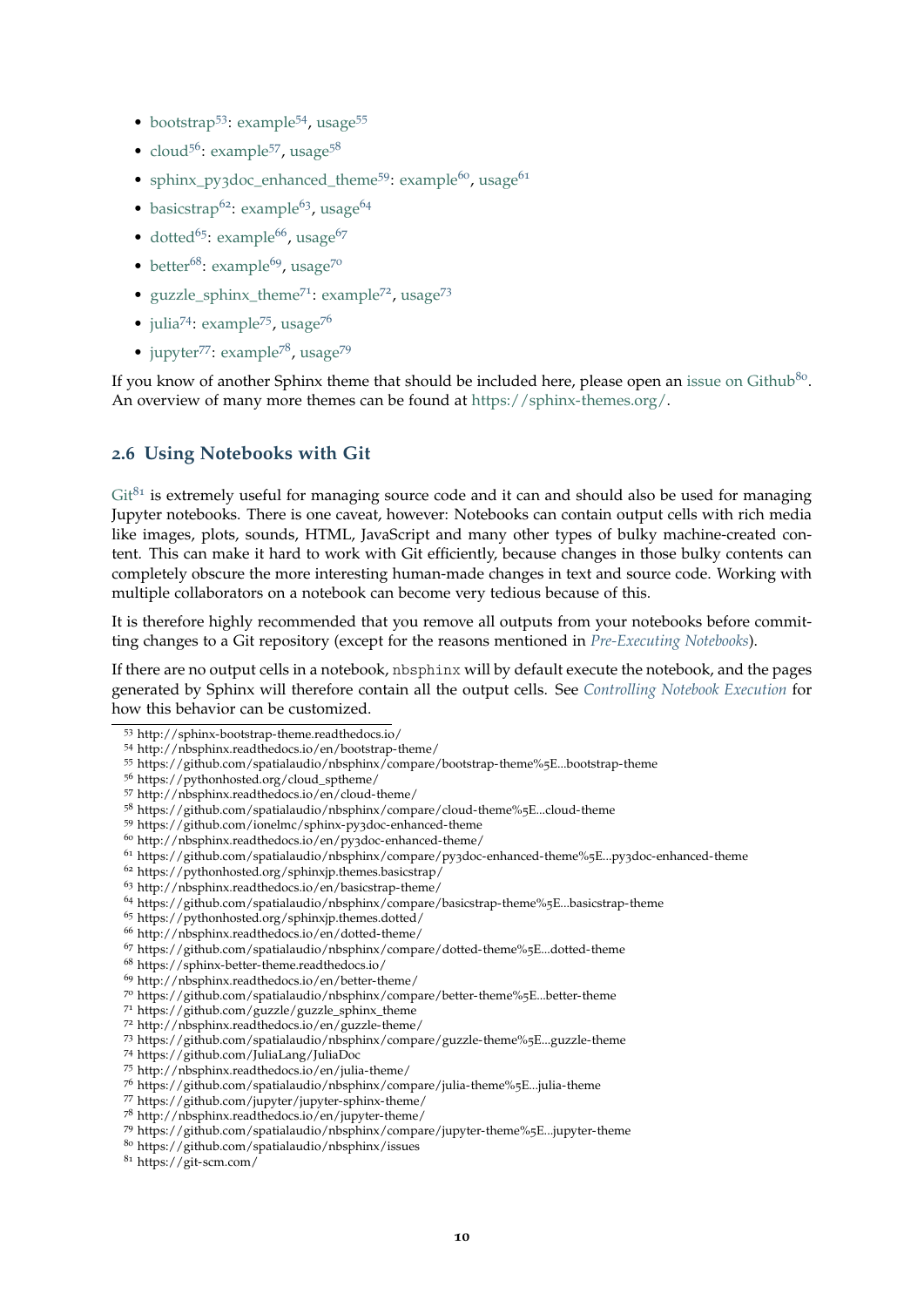In the Jupyter Notebook application, you can manually clear all outputs by selecting "Cell"  $\rightarrow$  "All Output"  $\rightarrow$  "Clear" from the menu.

There are several tools available to remove outputs from multiple files at once without having to open them separately. You can even include such a tool as "clean/smudge filters" into your Git workflow, which will strip the output cells automatically whenever a Git command is executed. For details, have a look at those links:

- <https://github.com/kynan/nbstripout>
- [https://github.com/toobaz/ipynb\\_output\\_filter](https://github.com/toobaz/ipynb_output_filter)
- http://tillahoffmann.github.io/2017/04/17[/versioning-jupyter-notebooks-with-git.html](http://tillahoffmann.github.io/2017/04/17/versioning-jupyter-notebooks-with-git.html)
- <http://timstaley.co.uk/posts/making-git-and-jupyter-notebooks-play-nice/>
- <http://pascalbugnion.net/blog/ipython-notebooks-and-git.html>
- <https://github.com/choldgraf/nbclean>

End of doc/usage.ipynb

The following section was generated from doc/markdown-cells.ipynb

### <span id="page-10-0"></span>**3 Markdown Cells**

We can use *emphasis*, **boldface**, preformatted text.

It looks like strike-out text is not supported: [STRIKEOUT:strikethrough].

- Red
- Green
- Blue
- 1. One
- 2. Two
- 3. Three

Arbitrary Unicode characters should be supported, e.g. *łαßō*. Note, however, that this only works if your HTML browser and your LaTeX processor provide the appropriate fonts.

#### <span id="page-10-1"></span>**3.1 Equations**

Equations can be formatted really nicely, either inline, like  $e^{i\pi} = -1$ , or on a separate line, like

$$
\int_{-\infty}^{\infty} f(x)\delta(x - x_0)dx = f(x_0)
$$
 (1)

*Note:* Avoid leading and trailing spaces around math expressions, otherwise errors like the following will occur when Sphinx is running:

ERROR: Unknown interpreted text role "raw-latex".

See also the [pandoc docs](http://pandoc.org/MANUAL.html#math) $82$ :

<span id="page-10-2"></span><sup>82</sup> http://pandoc.org/MANUAL.html#math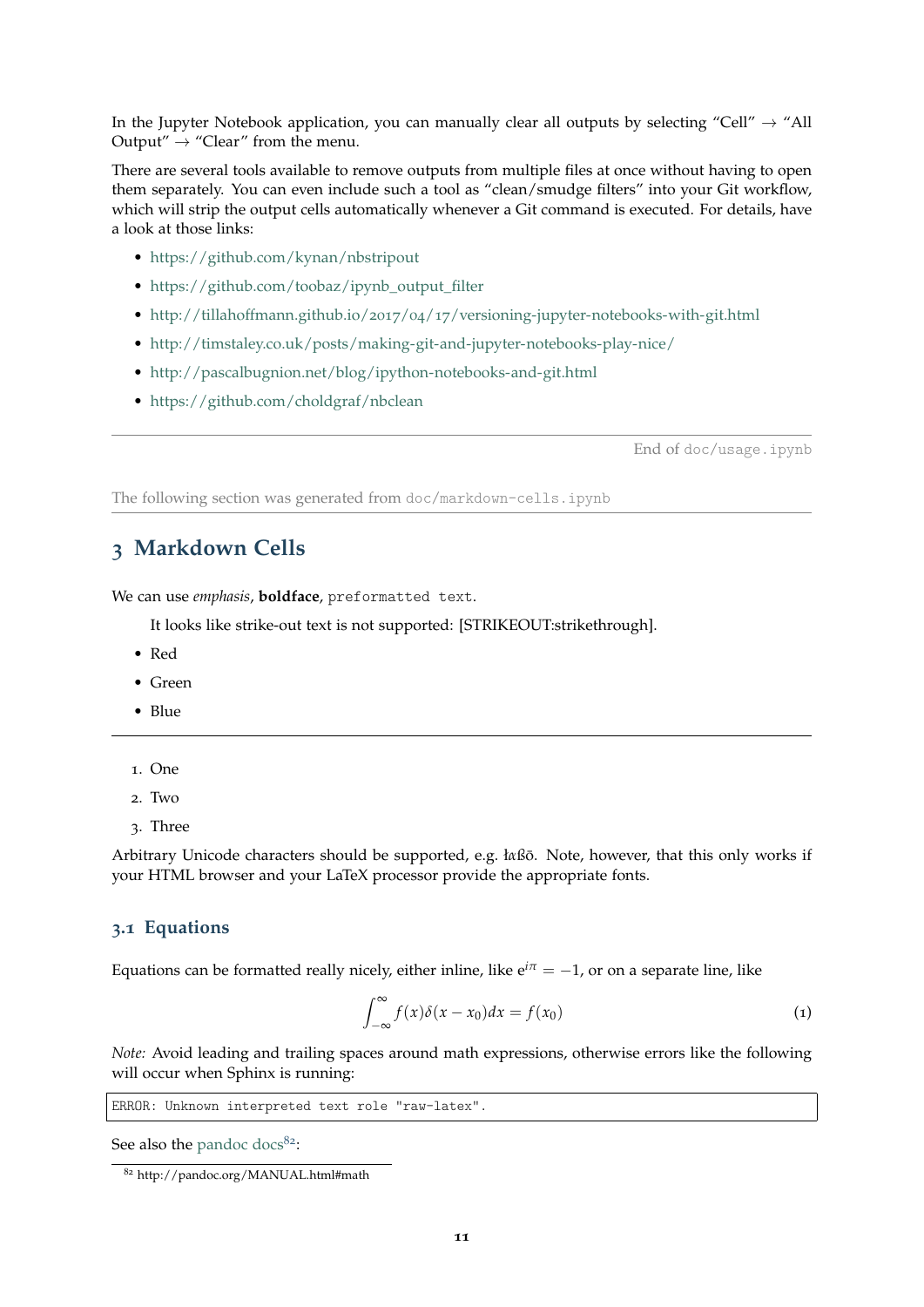Anything between two \$ characters will be treated as TeX math. The opening \$ must have a non-space character immediately to its right, while the closing \$ must have a non-space character immediately to its left, and must not be followed immediately by a digit.

### <span id="page-11-0"></span>**3.2 Code**

We can also write code with nice syntax highlighting:

print("Hello, world!")

### <span id="page-11-1"></span>**3.3 Tables**

|       | В     | A and B |
|-------|-------|---------|
| False | False | False   |
| True  | False | False   |
| False | True  | False   |
| True  | True  | True    |

### <span id="page-11-2"></span>**3.4 Images**



PNG file (local):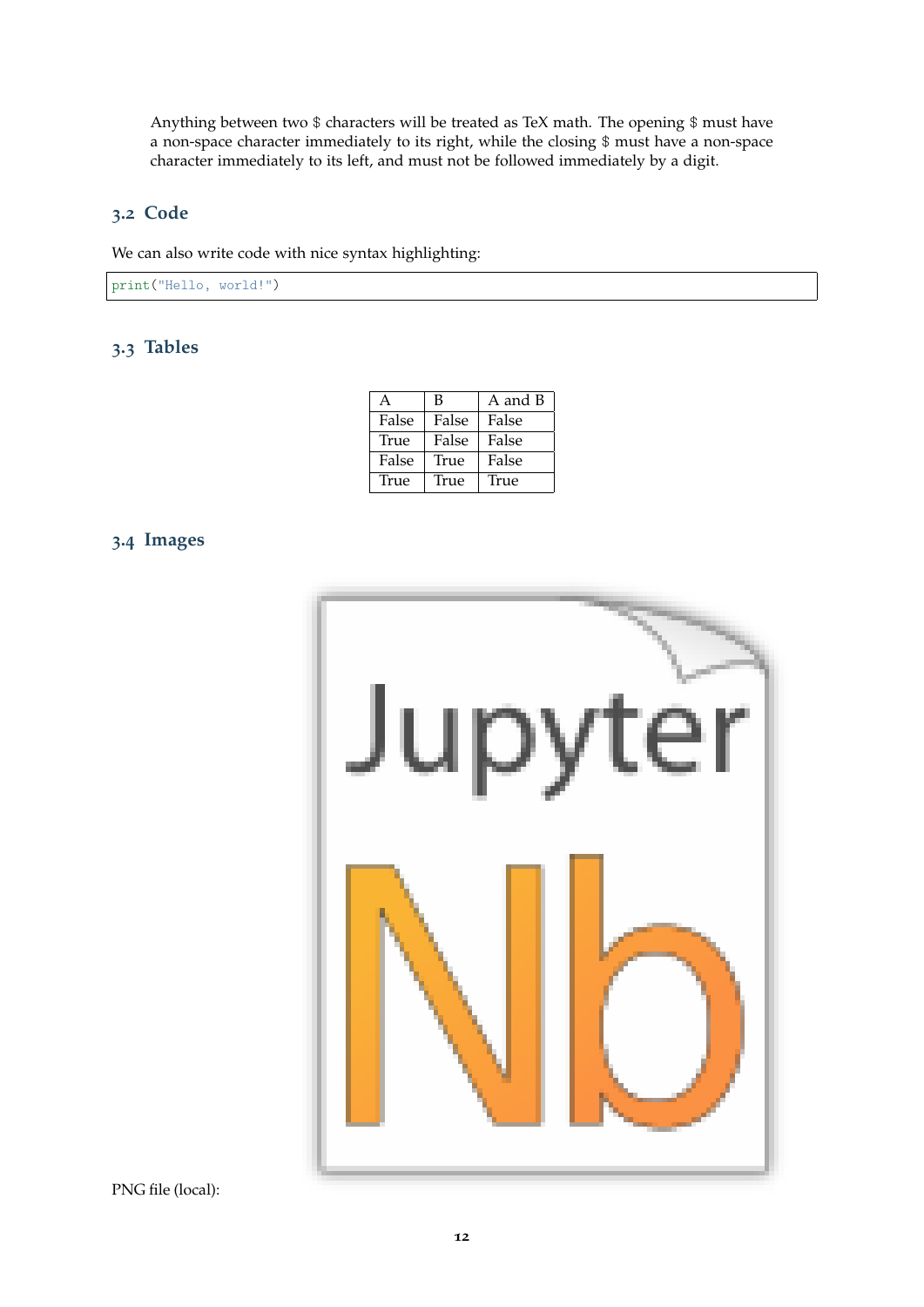SVG file (local):



PNG file (remote): SVG file (remote):

### <span id="page-12-0"></span>**3.5 HTML Elements (HTML only)**

It is allowed to use plain HTML elements within Markdown cells. Those elements are passed through to the HTML output and are ignored for the LaTeX output. Below are a few examples.

 $HTML<sub>5</sub>$  [audio](https://developer.mozilla.org/en-US/docs/Web/HTML/Element/audio)<sup>[83](#page-12-1)</sup> elements can be created like this:

<**audio** src="https://example.org/audio.ogg" controls>alternative text</**audio**>

Example:

The HTML audio element is not supported!

 $HTML_5$  [video](https://developer.mozilla.org/en-US/docs/Web/HTML/Element/video) $^{84}$  $^{84}$  $^{84}$  elements can be created like this:

<**video** src="https://example.org/video.ogv" controls>alternative text</**video**>

Example:

The HTML video element is not supported!

The alternative text is shown in browsers that don't support those elements. The same text is also shown in Sphinx's LaTeX output.

Note: You can also use local files for the <audio> and <video> elements, but you have to create a link to the source file somewhere, because only then are the local files copied to the HTML output directory! You should do that anyway to make the audio/video file accessible to browsers that don't support the <audio> and <video> elements.

<span id="page-12-1"></span><sup>83</sup> https://developer.mozilla.org/en-US/docs/Web/HTML/Element/audio

<span id="page-12-2"></span><sup>84</sup> https://developer.mozilla.org/en-US/docs/Web/HTML/Element/video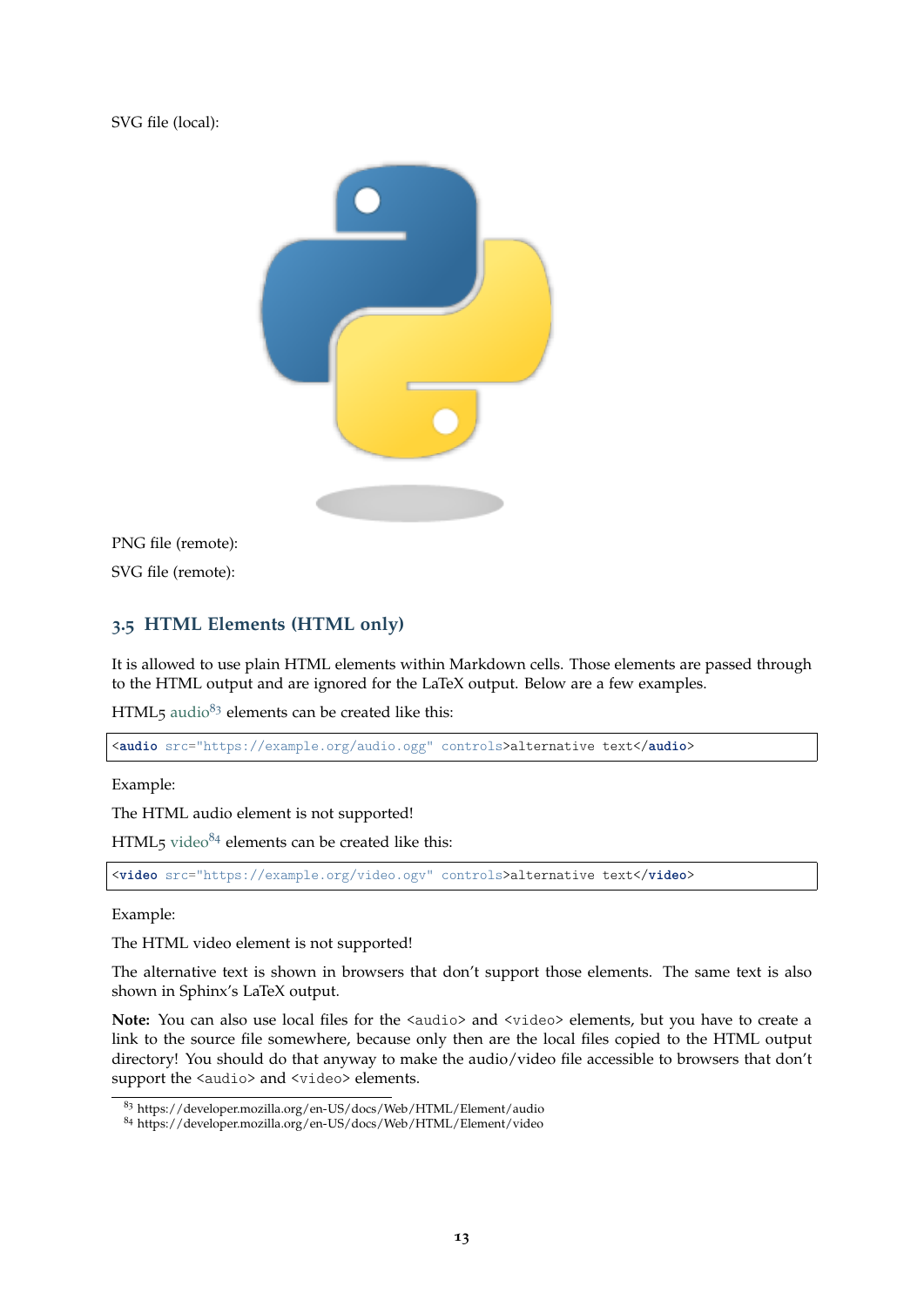### <span id="page-13-0"></span>**3.6 Info/Warning Boxes**

#### **Warning:**

This is an *experimental feature*! Its usage will probably change in the future or it might be removed completely!

Until there is an info/warning extension for Markdown/CommonMark (see [this issue](https://github.com/jupyter/notebook/issues/1292) $85$ ), such boxes can be created by using HTML <div> elements like this:

```
<div class="alert alert-info">
**Note:** This is a note!
</div>
```
For this to work reliably, you should obey the following guidelines:

- The class attribute has to be either "alert alert-info" or "alert alert-warning", other values will not be converted correctly.
- No further attributes are allowed.
- For compatibility with CommonMark, you should add an empty line between the <div> start tag and the beginning of the content.

#### **Note:**

The text can contain further Markdown formatting. It is even possible to have nested boxes:

. . . but please don't *overuse* this!

### <span id="page-13-1"></span>**3.7 Links to Other Notebooks**

Relative links to local notebooks can be used: *[a link to a notebook in a subdirectory](#page-29-0)*, a link to an orphan notebook (latter won't work in LaTeX output, because orphan pages are not included there).

This is how a link is created in Markdown:

[a link to a notebook in a subdirectory](subdir/a-notebook-in-a-subdir.ipynb)

Markdown also supports *reference-style* links: *[a reference-style link](#page-29-0)*, *[another version of the same link](#page-29-0)*.

These can be created with this syntax:

[a reference-style link][mylink]

[mylink]: subdir/a-notebook-in-a-subdir.ipynb

Links to sub-sections are also possible, e.g. *[this subsection](#page-30-0)*.

This link was created with:

[this subsection](subdir/a-notebook-in-a-subdir.ipynb#A-Sub-Section)

You just have to remember to replace spaces with hyphens!

BTW, links to sections of the current notebook work, too, e.g. *[beginning of this section](#page-13-1)*.

This can be done, as expected, like this:

```
85 https://github.com/jupyter/notebook/issues/1292
```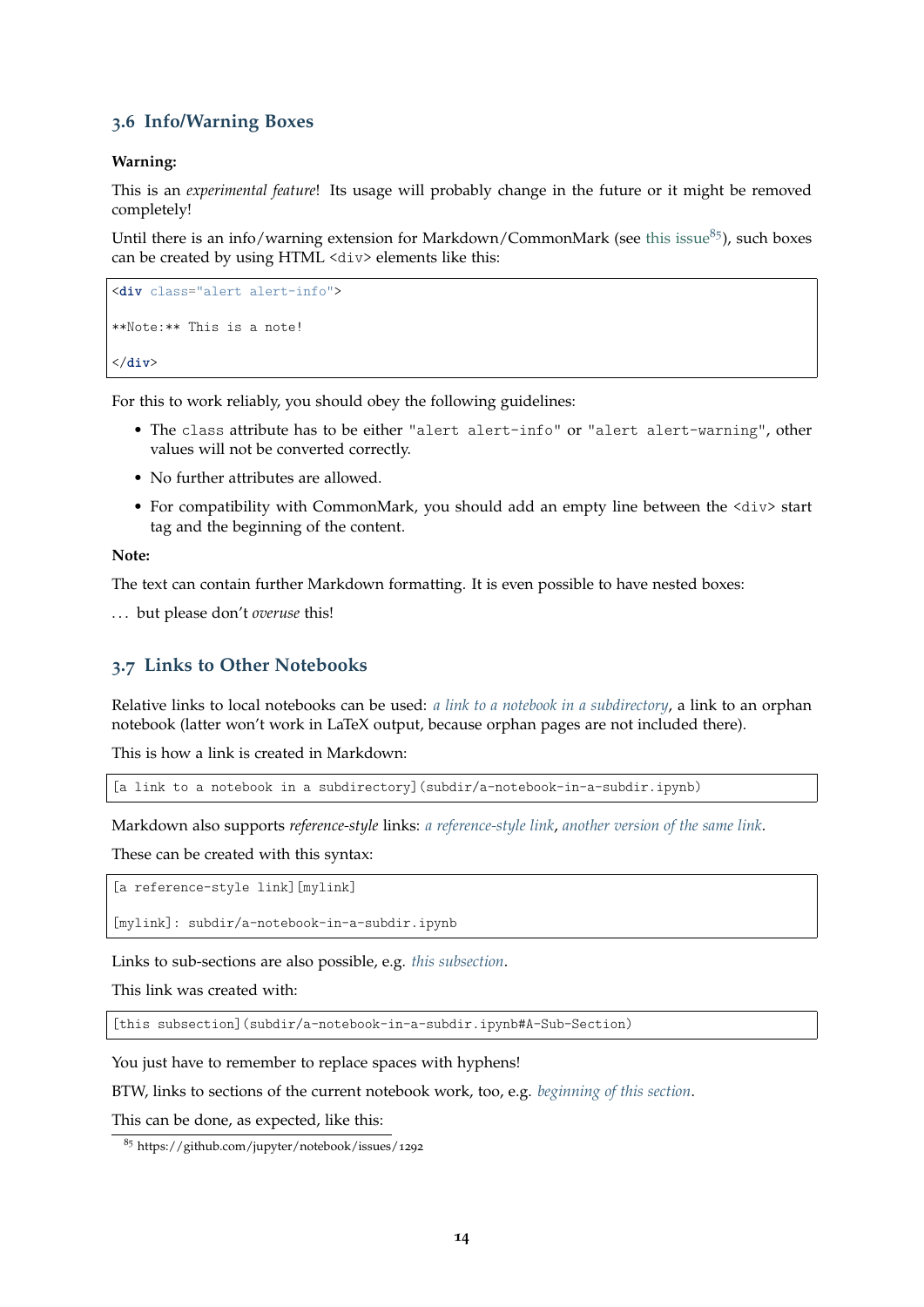[beginning of this section](#Links-to-Other-Notebooks)

### <span id="page-14-0"></span>**3.8 Links to \*.rst Files (and Other Sphinx Source Files)**

Links to files whose extension is in the configuration value source suffix  $86$ , will be converted to links to the generated HTML/LaTeX pages. Example: *[A reStructuredText file](#page-33-0)*.

This was created with:

[A reStructuredText file](a-normal-rst-file.rst)

Links to sub-sections are also possible. Example: *[Sphinx Directives](#page-34-0)*.

This was created with:

[Sphinx Directives](a-normal-rst-file.rst#sphinx-directives-for-info-warning-boxes)

#### **Note:**

Sphinx section anchors are different from Jupyter section anchors! To create a link to a subsection in an .rst file (or another non-notebook source file), you not only have to replace spaces with hyphens, but also slashes and some other characters. In case of doubt, just check the target HTML page generated by Sphinx.

#### <span id="page-14-1"></span>**3.9 Links to Local Files (HTML only)**

Links to local files (other than Jupyter notebooks and other Sphinx source files) are also possible, e.g. [requirements.txt.](requirements.txt)

This was simply created with:

[requirements.txt](requirements.txt)

The linked files are automatically copied to the HTML output directory. For LaTeX output, no link is created.

#### <span id="page-14-2"></span>**3.10 Links to Domain Objects**

Links to [Sphinx domain objects](http://www.sphinx-doc.org/en/master/usage/restructuredtext/domains.html) $87$  (such as a Python class or JavaScript function) are also possible. For example: *[example\\_python\\_function](#page-35-1)*.

This was created with:

[example\_python\_function](a-normal-rst-file.rst#example\_python\_function)

This is especially useful for use with the Sphinx [autodoc](http://www.sphinx-doc.org/en/master/ext/autodoc.html) $88$  extension!

End of doc/markdown-cells.ipynb

The following section was generated from doc/code-cells.ipynb

<span id="page-14-3"></span><sup>86</sup> http://www.sphinx-doc.org/en/master/config.html#confval-source\_suffix

<span id="page-14-4"></span><sup>87</sup> http://www.sphinx-doc.org/en/master/usage/restructuredtext/domains.html

<span id="page-14-5"></span><sup>88</sup> http://www.sphinx-doc.org/en/master/ext/autodoc.html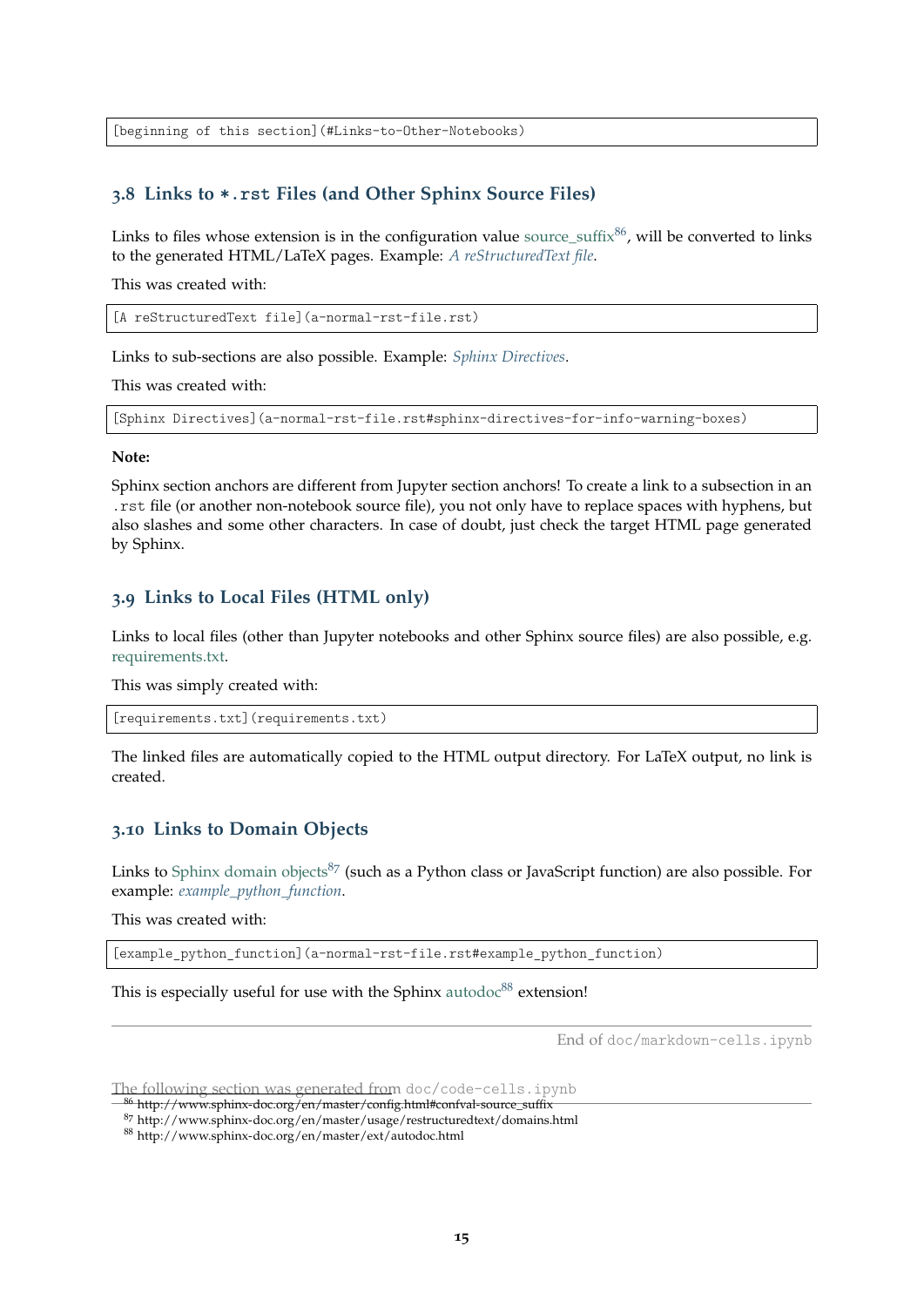# <span id="page-15-0"></span>**4 Code Cells**

### <span id="page-15-1"></span>**4.1 Code, Output, Streams**

An empty code cell: In [1]: Two empty lines: In [1]:

Leading/trailing empty lines: In [1]:

# 2 empty lines before, 1 after

A simple output:

In  $[2]$ : 6  $*$  7

 $Out[2]: 42$ 

The standard output stream:

In [3]: print('Hello, world!')

Hello, world!

Normal output + standard output

```
In [4]: print('Hello, world!')
       6 * 7
```
Hello, world!

 $Out[4]: 42$ 

The standard error stream is highlighted and displayed just below the code cell. The standard output stream comes afterwards (with no special highlighting). Finally, the "normal" output is displayed.

In [5]: **import sys**

```
print("I'll appear on the standard error stream", file=sys.stderr)
print("I'll appear on the standard output stream")
"I'm the 'normal' output"
```
I'll appear on the standard output stream

I'll appear on the standard error stream

Out[5]: "I'm the 'normal' output"

### <span id="page-15-2"></span>**4.2 Cell Magics**

IPython can handle code in other languages by means of [cell magics](http://ipython.readthedocs.io/en/stable/interactive/magics.html#cell-magics) $89$ :

```
In [6]: %%bash
        for i in 1 2 3
        do
            echo $i
        done
```
<span id="page-15-3"></span><sup>89</sup> http://ipython.readthedocs.io/en/stable/interactive/magics.html#cell-magics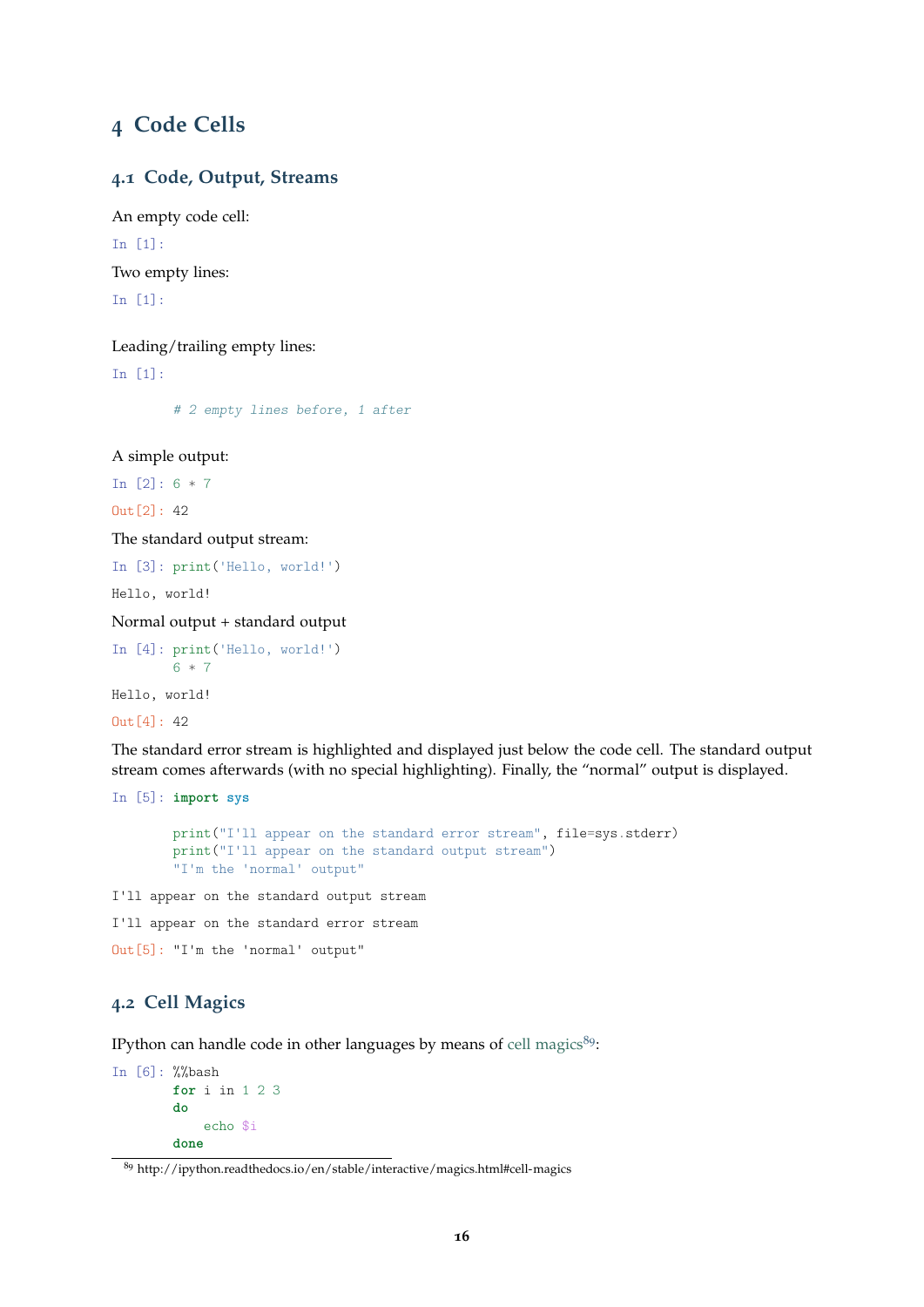1 2 3

### <span id="page-16-0"></span>**4.3 Special Display Formats**

See [IPython example notebook](https://nbviewer.jupyter.org/github/ipython/ipython/blob/master/examples/IPython%20Kernel/Rich%20Output.ipynb)<sup>[90](#page-16-2)</sup>.

TODO: tables? e.g. Pandas DataFrame?

In [7]: **from IPython.display import** display

### <span id="page-16-1"></span>**4.3.1 Local Image Files**

```
In [8]: from IPython.display import Image
        i = Image(filename='images/notebook_icon.png')
        i
```


#### In [9]: display(i)

<span id="page-16-2"></span><sup>90</sup> https://nbviewer.jupyter.org/github/ipython/ipython/blob/master/examples/IPython%20Kernel/Rich%20Output. ipynb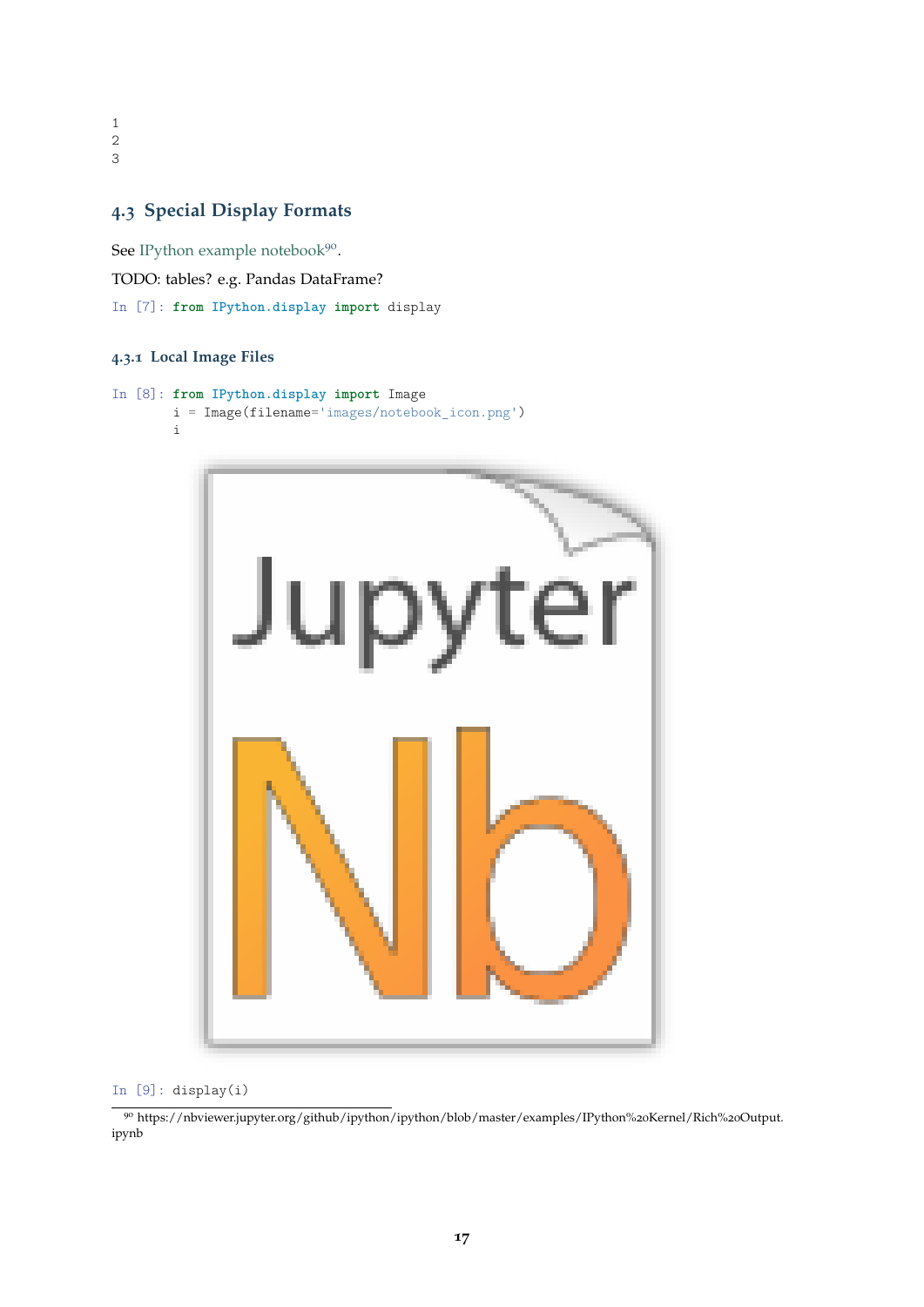

For some reason this doesn't work with  $Image(\ldots)$ :

In [10]: **from IPython.display import** SVG SVG(filename='images/python\_logo.svg')

### <span id="page-17-0"></span>**4.3.2 Image URLs**

- In [11]: Image(url='https://www.python.org/static/img/python-logo-large.png')
- Out[11]: <IPython.core.display.Image object>

In [12]: Image(url='https://www.python.org/static/img/python-logo-large.png', embed=**True**)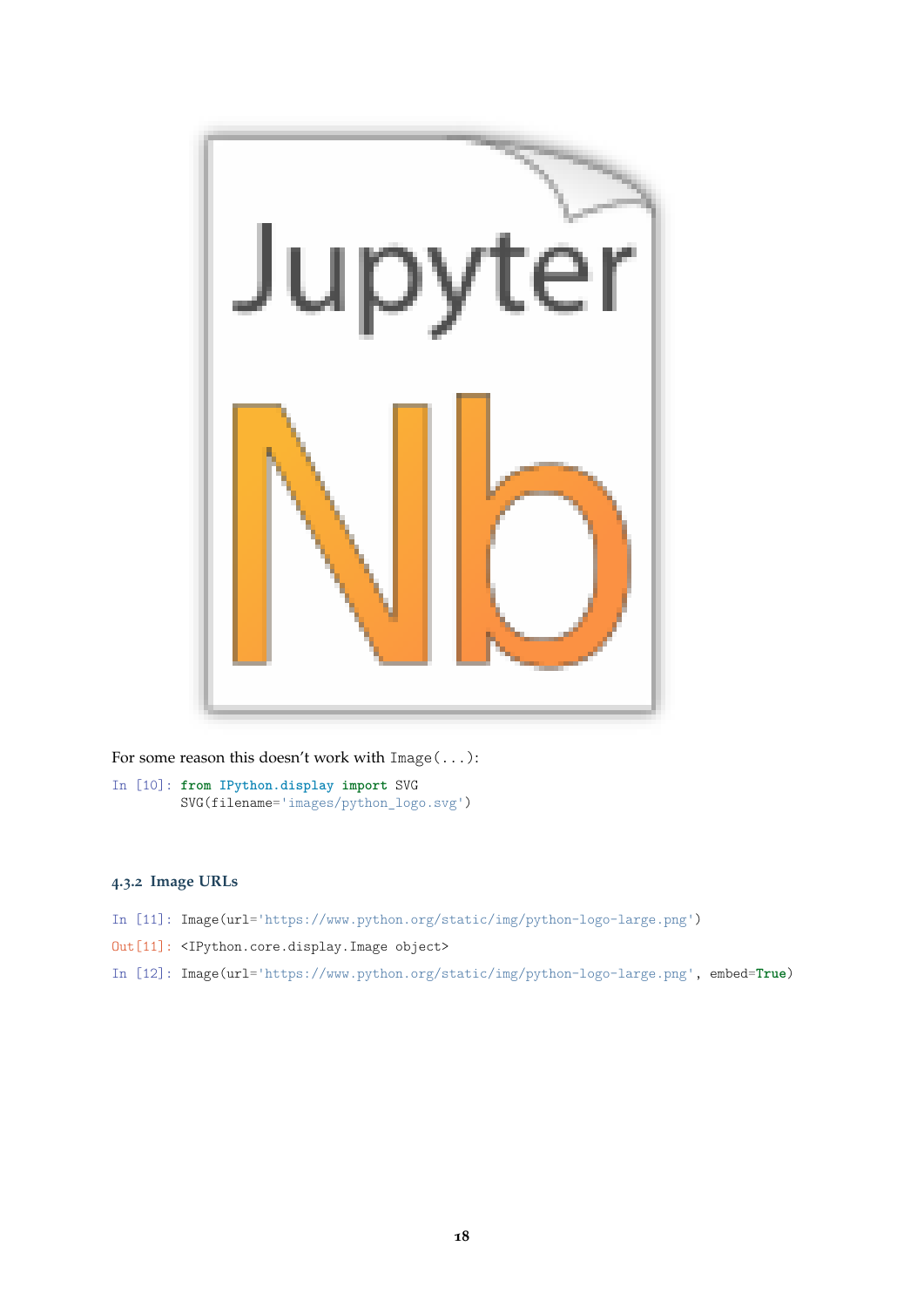

- In [13]: Image(url='http://jupyter.org/assets/nav\_logo.svg')
- Out[13]: <IPython.core.display.Image object>
- In [14]: Image(url='https://www.python.org/static/favicon.ico')
- Out[14]: <IPython.core.display.Image object>
- In [15]: Image(url='http://python.org/images/python-logo.gif')
- Out[15]: <IPython.core.display.Image object>

### <span id="page-18-0"></span>**4.3.3 Math**

In [16]: **from IPython.display import** Math eq =  $Math(r"\int_{-\infty}^{\infty} f(x) \delta(x - x_0) dx = f(x_0)$ eq

$$
\int_{-\infty}^{\infty} f(x)\delta(x - x_0) dx = f(x_0)
$$

In [17]: display(eq)

$$
\int_{-\infty}^{\infty} f(x)\delta(x - x_0) dx = f(x_0)
$$

In [18]: %%latex **\begin**{equation}  $\int_{-\infty}^{\infty} f(x) \delta(x - x_0) dx = f(x_0)$ **\end**{equation}

$$
\int_{-\infty}^{\infty} f(x)\delta(x - x_0)dx = f(x_0)
$$
 (2)

### <span id="page-18-1"></span>**4.3.4 YouTube Videos**

In [19]: **from IPython.display import** YouTubeVideo YouTubeVideo('WAikxUGbomY')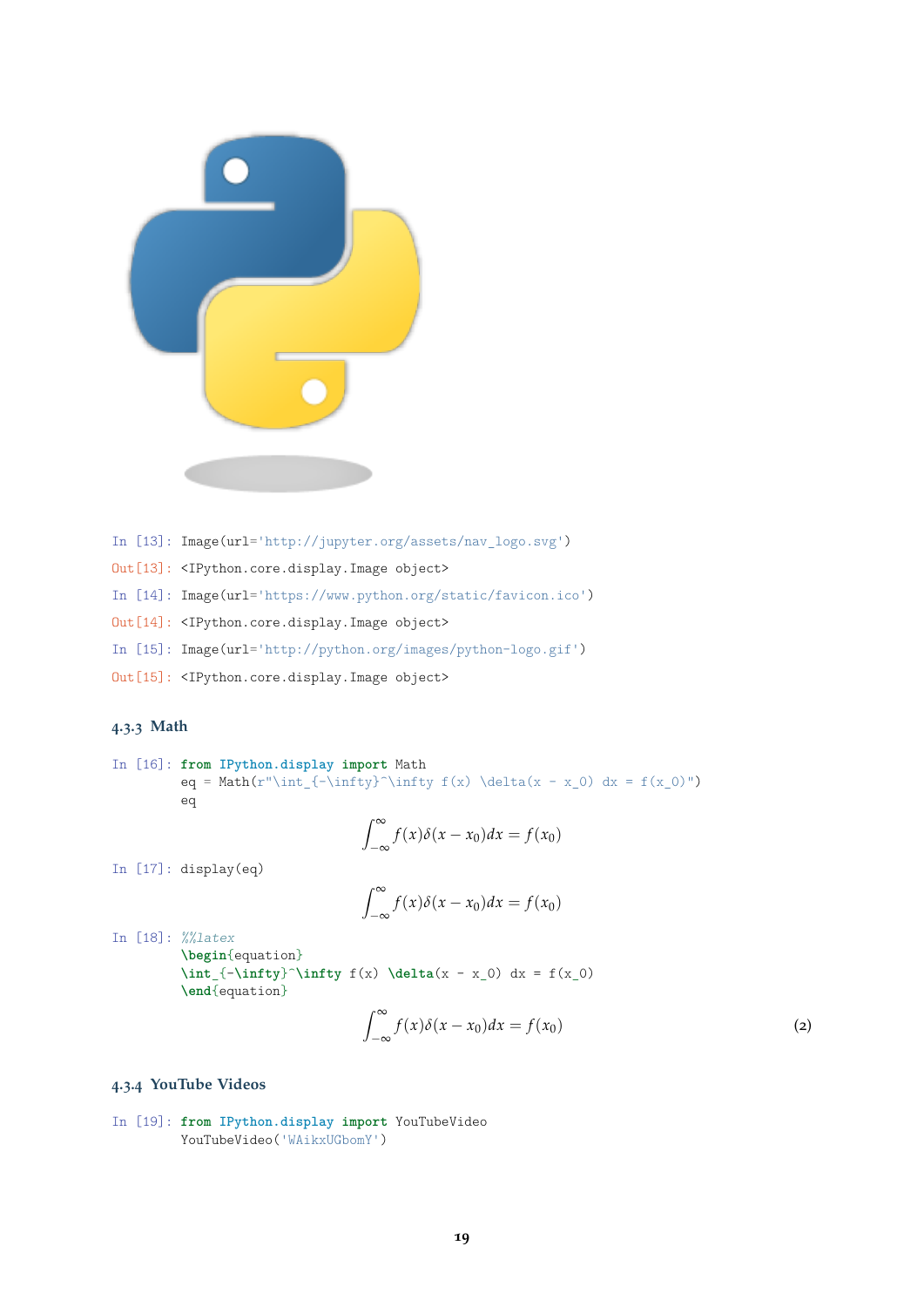

#### <span id="page-19-0"></span>**4.3.5 Arbitrary JavaScript Output (HTML only)**

In [20]: %%javascript

**var** text = document.createTextNode("Hello, I was generated with JavaScript!"); // Content appended to "element" will be visible in the output area: element.appendChild(text);

<IPython.core.display.Javascript object>

### **Note:**

jQuery should be available, but using the readthedocs.org default theme, it's not. See [the issue on](https://github.com/rtfd/sphinx_rtd_theme/issues/328) [Github](https://github.com/rtfd/sphinx_rtd_theme/issues/328)<sup>[91](#page-19-2)</sup>. Other Sphinx themes are not affected by this.

#### <span id="page-19-1"></span>**4.3.6 Unsupported Output Types**

If a code cell produces data with an unsupported MIME type, the Jupyter Notebook doesn't generate any output. nbsphinx, however, shows a warning message.

```
In [21]: display({
             'text/x-python': 'print("Hello, world!")',
             'text/x-haskell': 'main = putStrLn "Hello, world!"',
         }, raw=True)
```
<span id="page-19-2"></span><sup>91</sup> https://github.com/rtfd/sphinx\_rtd\_theme/issues/328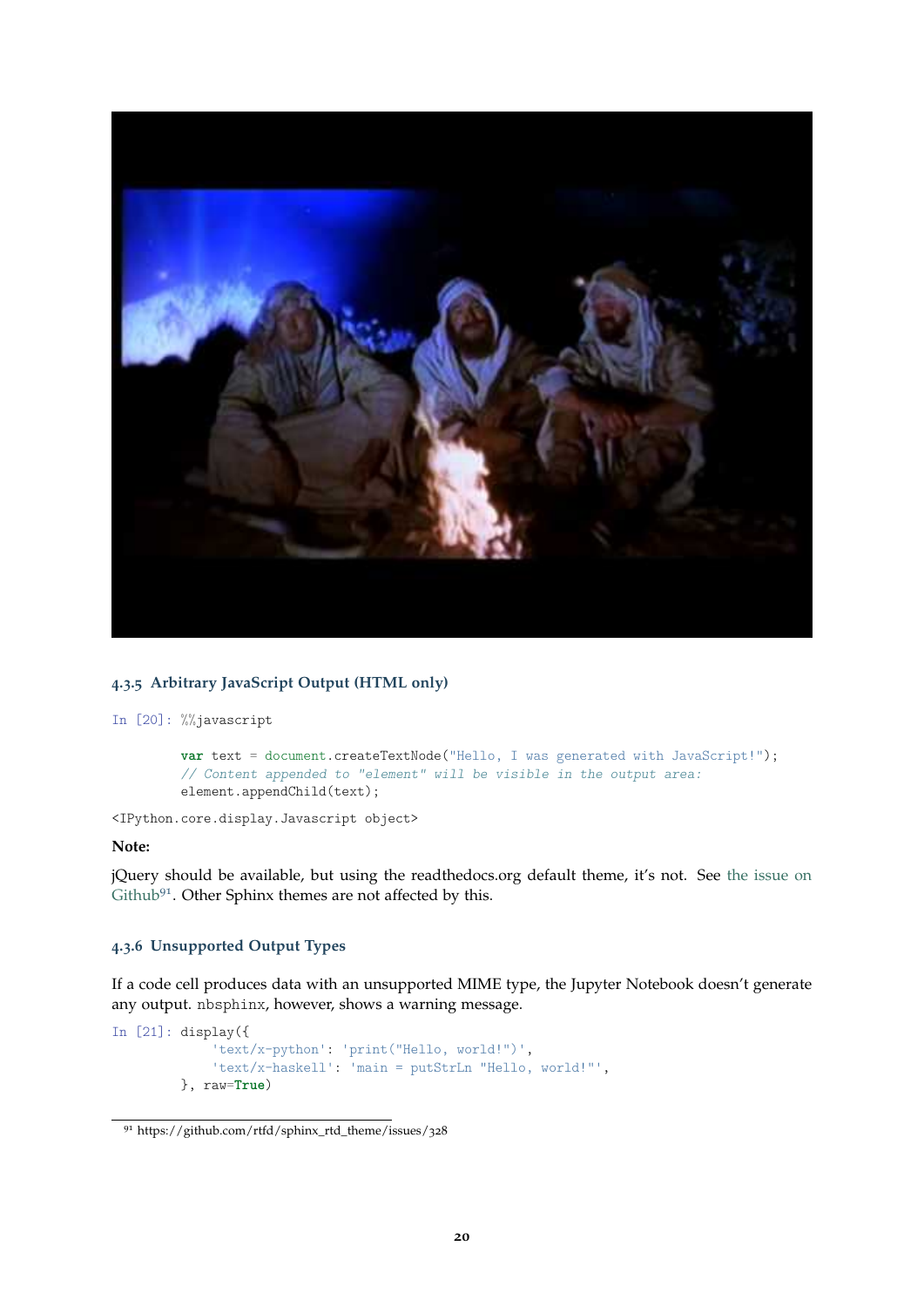Data type cannot be displayed: text/x-haskell, text/x-python

### <span id="page-20-0"></span>**4.4 ANSI Colors**

The standard output and standard error streams may contain [ANSI escape sequences](https://en.wikipedia.org/wiki/ANSI_escape_code)<sup>[92](#page-20-1)</sup> to change the text and background colors.

```
In [22]: print('BEWARE: \x1b[1;33;41mugly colors\x1b[m!', file=sys.stderr)
        print('AB\x1b[43mCD\x1b[35mEF\x1b[1mGH\x1b[4mIJ\x1b[7m'
               'KL\x1b[49mMN\x1b[39mOP\x1b[22mQR\x1b[24mST\x1b[27mUV')
```
ABCDEF**GHIJKLMNOP**QRSTUV

#### BEWARE:

The following code showing the 8 basic ANSI colors is based on [http://tldp.org/HOWTO/](http://tldp.org/HOWTO/Bash-Prompt-HOWTO/x329.html) [Bash-Prompt-HOWTO/x](http://tldp.org/HOWTO/Bash-Prompt-HOWTO/x329.html)329.html. Each of the 8 colors has an "intense" variation, which is used for bold text.

```
In [23]: text = ' XYZ '
        formatstring = '\xi b[{}m' + text + '\xi b[m'
        print(' + * 6 + ' + * len(text) +''.join('{:^{}}'.format(bg, len(text)) for bg in range(40, 48)))
        for fg in range(30, 38):
           for bold in False, True:
               fg_code = ('1;' if bold else '') + str(fg)
               print(' \{:\geq 4\} '.format(fg_code) + formatstring.format(fg_code) +
                     ''.join(formatstring.format(fg code + ';' + str(bg))for bg in range(40, 48)))
           40 41 42 43 44 45 46 47
  30 XYZ XYZ XYZ XYZ XYZ XYZ XYZ XYZ XYZ
1;30 XYZ XYZ XYZ XYZ XYZ XYZ XYZ XYZ XYZ
  31 XYZ XYZ XYZ XYZ XYZ XYZ XYZ XYZ
1;31 XYZ XYZ XYZ XYZ XYZ XYZ XYZ XYZ XYZ
  32 XYZ XYZ XYZ XYZ XYZ XYZ XYZ XYZ
1;32 XYZ XYZ XYZ XYZ XYZ XYZ XYZ XYZ XYZ
  33 XYZ XYZ XYZ XYZ XYZ XYZ XYZ XYZ XYZ
1;33 XYZ XYZ XYZ XYZ XYZ XYZ XYZ XYZ XYZ
  34 XYZ XYZ XYZ XYZ XYZ XYZ XYZ XYZ XYZ
1;34 XYZ XYZ XYZ XYZ XYZ XYZ XYZ XYZ XYZ
  35 XYZ XYZ XYZ XYZ XYZ XYZ XYZ
1;35 XYZ XYZ XYZ XYZ XYZ XYZ XYZ XYZ XYZ
  36 XYZ XYZ XYZ XYZ XYZ XYZ XYZ XYZ
1;36 XYZ XYZ XYZ XYZ XYZ XYZ XYZ XYZ XYZ
  37 XYZ XYZ XYZ XYZ XYZ XYZ XYZ XYZ XYZ
1;37 XYZ XYZ XYZ XYZ XYZ XYZ XYZ XYZ XYZ
```
ANSI also supports a set of 256 indexed colors. The following code showing all of them is based on [http://bitmote.com/index.php?post/](http://bitmote.com/index.php?post/2012/11/19/Using-ANSI-Color-Codes-to-Colorize-Your-Bash-Prompt-on-Linux)2012/11/19/ [Using-ANSI-Color-Codes-to-Colorize-Your-Bash-Prompt-on-Linux.](http://bitmote.com/index.php?post/2012/11/19/Using-ANSI-Color-Codes-to-Colorize-Your-Bash-Prompt-on-Linux)

```
In [24]: formatstring = '\xi1b[38;5;{0};48;5;{0}mX\x1b[1mX\x1b[m'
```

```
print(' + ' + ''.join('{:2}'.format(i) for i in range(36)))
print(' 0 ' + ''.join(formatstring.format(i) for i in range(16)))
for i in range(7):
    i = i * 36 + 16
```
<span id="page-20-1"></span><sup>92</sup> https://en.wikipedia.org/wiki/ANSI\_escape\_code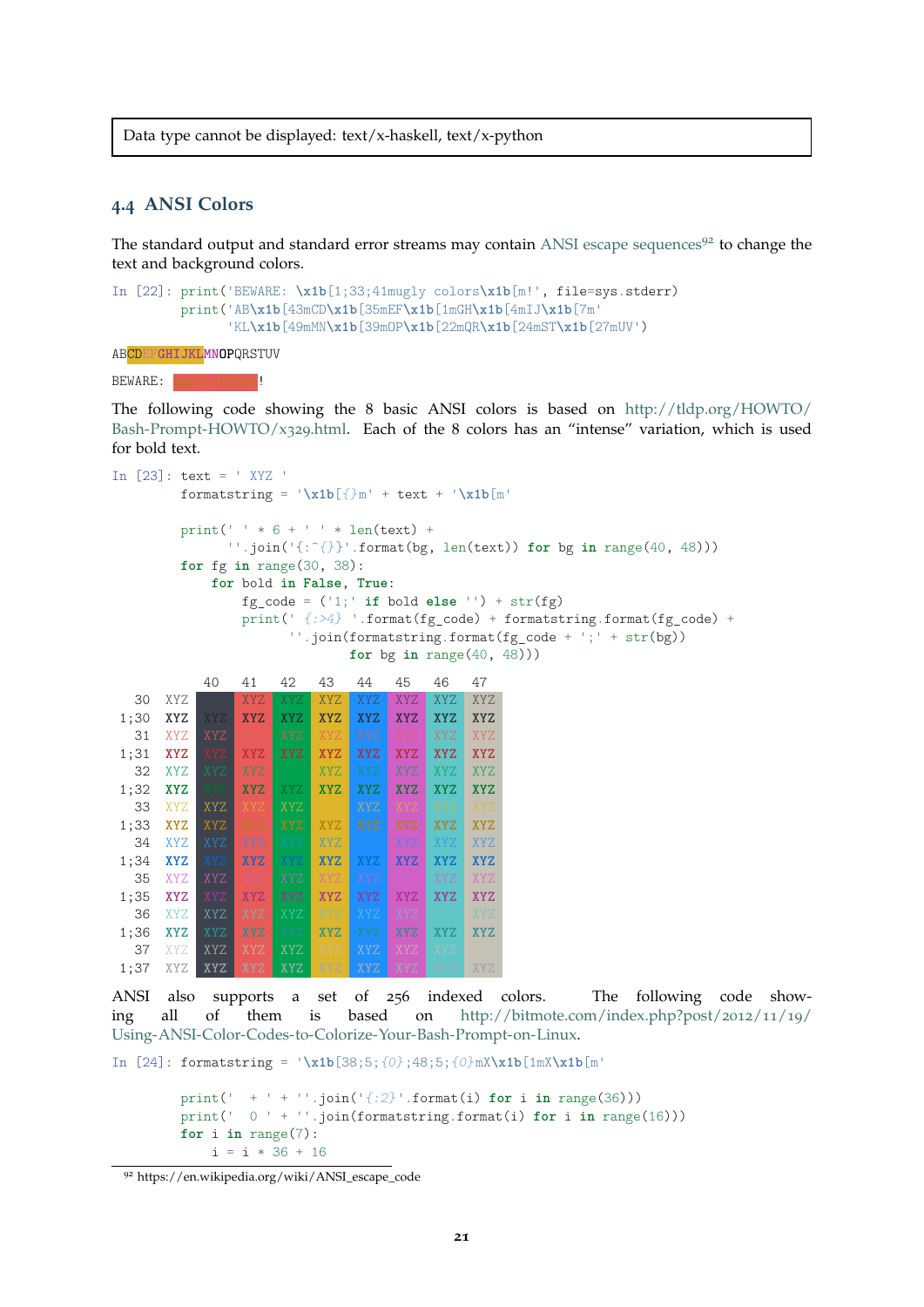

You can even use 24-bit RGB colors:

```
In [25]: start = 255, 0, 0
         end = 0, 0, 255
        length = 79out = []for i in range(length):
            rgb = [start[c] + int(i * (end[c] - start[c]) / length) for c in range(3)]
            out.append('\x1b['
                        '38;2;{rgb[2]};{rgb[1]};{rgb[0]};'
                        '48;2;{rgb[0]};{rgb[1]};{rgb[2]}mX\x1b[m'.format(rgb=rgb))
        print(''.join(out))
```
End of doc/code-cells.ipynb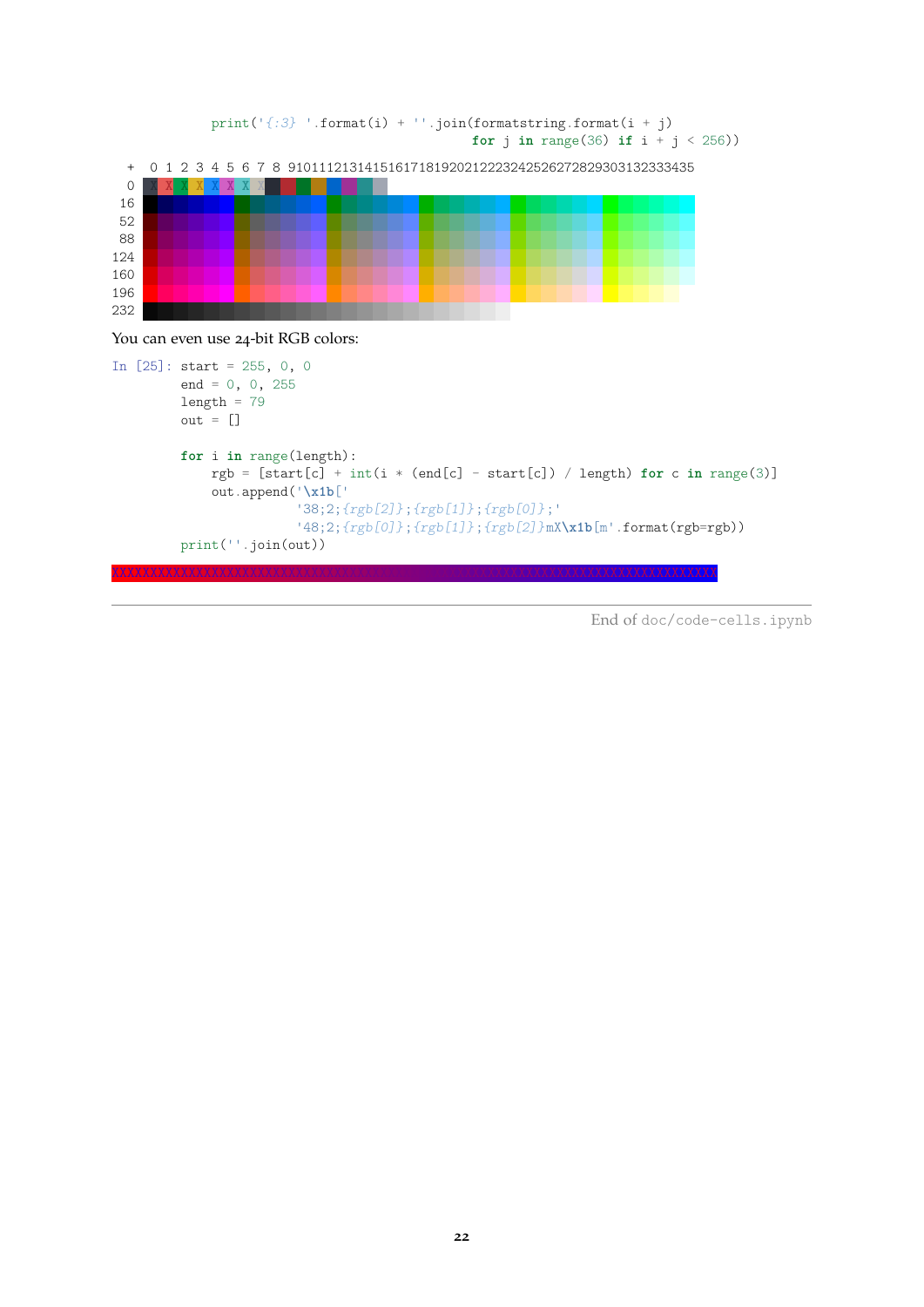# <span id="page-22-0"></span>**5 Raw Cells**

The "Raw NBConvert" cell type can be used to render different code formats into HTML or LaTeX by Sphinx. This information is stored in the notebook metadata and converted appropriately.

### <span id="page-22-1"></span>**5.1 Usage**

To select a desired format from within Jupyter, select the cell containing your special code and choose options from the following dropdown menus:

- 1. Select "Raw NBConvert"
- 2. Switch the Cell Toolbar to "Raw Cell Format"
- 3. Chose the appropriate "Raw NBConvert Format" within the cell

| $\circ$ jupyter                | raw-cells (unsaved changes)                                                                                                                                                                            |                                                                      |
|--------------------------------|--------------------------------------------------------------------------------------------------------------------------------------------------------------------------------------------------------|----------------------------------------------------------------------|
| File<br>Edit<br>View<br>Insert | Cell<br>Kernel<br>Help                                                                                                                                                                                 | Python 3 O                                                           |
| В<br>ж                         | Cell Toolbar: Raw Cell Format<br>Raw NBConvert ▼                                                                                                                                                       |                                                                      |
|                                |                                                                                                                                                                                                        |                                                                      |
| <b>Raw Cells</b>               |                                                                                                                                                                                                        |                                                                      |
| Cell Format"                   | Cells with the cell type "Raw NBConvert" can have different formats. This information is stored in<br>the notebook metadata. To select the format from within Jupyter, switch the cell toolbar to "Raw |                                                                      |
|                                | Raw NBConvert Format   None                                                                                                                                                                            | ▼                                                                    |
|                                | By default (if no cell format is selected), the cell content is included<br>(without any conversion) in both the HTML and LaTeX output.<br>This is typically not useful at all.                        |                                                                      |
|                                |                                                                                                                                                                                                        |                                                                      |
|                                | Raw NBConvert Format reST                                                                                                                                                                              | ▼                                                                    |
| Sphinx .<br>:doc:`rst`.        | Raw cells in "reST" format are interpreted as reStructuredText and<br>The result is visible in both HTML and LaTeX output.<br>This way, links from Jupyter notebooks to reST pages are possible, e     | None<br>LaTeX<br>reST<br><b>HTML</b><br>Markdown<br>Python<br>Custom |

### <span id="page-22-2"></span>**5.2 Available Raw Cell Formats**

The following examples show how different Jupyter cell formats are rendered by Sphinx.

#### <span id="page-22-3"></span>**5.2.1 None**

By default (if no cell format is selected), the cell content is included (without any conversion) in both the HTML and LaTeX output. This is typically not useful at all.

"I'm a raw cell with no format."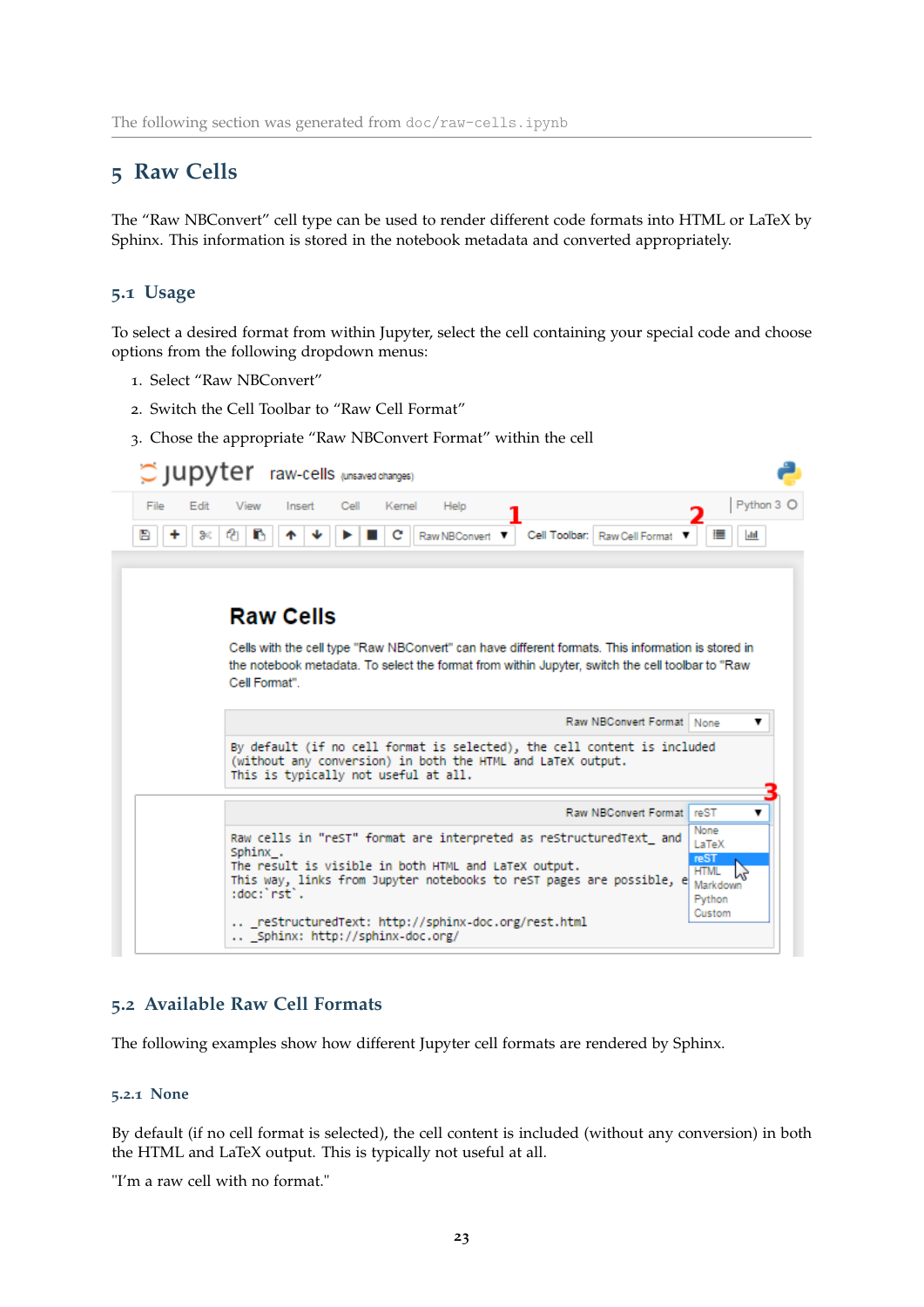#### <span id="page-23-0"></span>**5.2.2 reST**

Raw cells in "reST" format are interpreted as reStructuredText and parsed by Sphinx. The result is visible in both HTML and LaTeX output.

"**I'm** a *raw cell* in [reST](http://sphinx-doc.org/rest.html)[93](#page-23-6) format."

#### <span id="page-23-1"></span>**5.2.3 Markdown**

Raw cells in "Markdown" format are interpreted as Markdown, and the result is included in both HTML and LaTeX output. Since the Jupyter Notebook also supports normal Markdown cells, this might not be useful *at all*.

"**I'm** a *raw cell* in [Markdown](https://daringfireball.net/projects/markdown/)[94](#page-23-7) format."

#### <span id="page-23-2"></span>**5.2.4 HTML**

Raw cells in "HTML" format are only visible in HTML output. This option might not be very useful, since raw HTML code is also allowed within normal Markdown cells.

#### <span id="page-23-3"></span>**5.2.5 LaTeX**

Raw cells in "LaTeX" format are only visible in LaTeX output.

**I'm** a *raw cell* in LAT<sub>E</sub>X format.

#### <span id="page-23-4"></span>**5.2.6 Python**

Raw cells in "Python" format are not visible at all (nor executed in any way).

End of doc/raw-cells.ipynb

The following section was generated from doc/hidden-cells.ipynb

### <span id="page-23-5"></span>**6 Hidden Cells**

You can remove cells from the HTML/LaTeX output by adding this to the cell metadata:

"nbsphinx": "hidden"

Hidden cells are still executed but removed afterwards.

For example, the following hidden cell defines the variable answer.

This is the cell after the hidden cell. Although the previous cell is not visible, its result is still available:

In [2]: answer

 $Out[2]: 42$ 

<span id="page-23-6"></span><sup>93</sup> http://sphinx-doc.org/rest.html

<span id="page-23-7"></span><sup>94</sup> https://daringfireball.net/projects/markdown/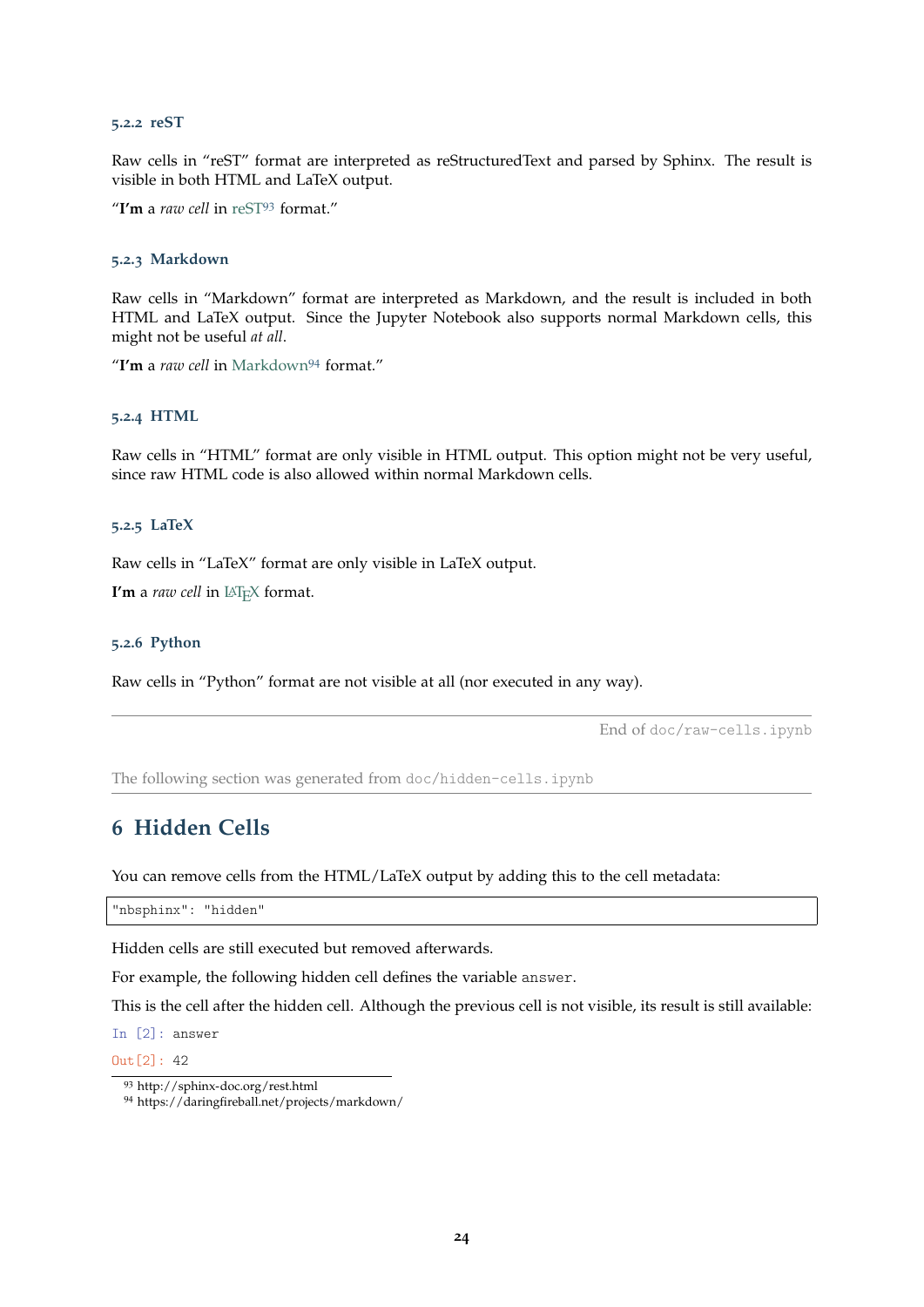Don't overuse this, because it may make it harder to follow what's going on in your notebook. Also Markdown cells can be hidden. The following cell is hidden. This is the cell after the hidden cell.

End of doc/hidden-cells.ipynb

The following section was generated from doc/executing-notebooks.ipynb

# <span id="page-24-0"></span>**7 Controlling Notebook Execution**

Notebooks with no outputs are automatically executed during the Sphinx build process. If, however, there is at least one output cell present, the notebook is not evaluated and included as is.

The following notebooks show how this default behavior can be used and customized.

The following section was generated from doc/pre-executed.ipynb

### <span id="page-24-1"></span>**7.1 Pre-Executing Notebooks**

Automatically executing notebooks during the Sphinx build process is an important feature of nbsphinx. However, there are a few use cases where pre-executing a notebook and storing the outputs might be preferable. Storing any output will, by default, stop nbsphinx from executing the notebook.

#### <span id="page-24-2"></span>**7.1.1 Long-Running Cells**

If you are doing some very time-consuming computations, it might not be feasible to re-execute the notebook every time you build your Sphinx documentation.

So just do it once – when you happen to have the time – and then just keep the output.

```
In [1]: import time
In [2]: %time time.sleep(60 * 60)
        6 * 7CPU times: user 160 ms, sys: 56 ms, total: 216 ms
Wall time: 1h 1s
```
Out[2]: 42

If you *do* want to execute your notebooks, but some cells run for a long time, you can change the timeout, see *[Cell Execution Timeout](#page-27-0)*.

#### <span id="page-24-3"></span>**7.1.2 Rare Libraries**

You might have created results with a library that's hard to install and therefore you have only managed to install it on one very old computer in the basement, so you probably cannot run this whenever you build your Sphinx docs.

```
In [3]: from a_very_rare_library import calculate_the_answer
In [4]: calculate_the_answer()
Out[4]: 42
```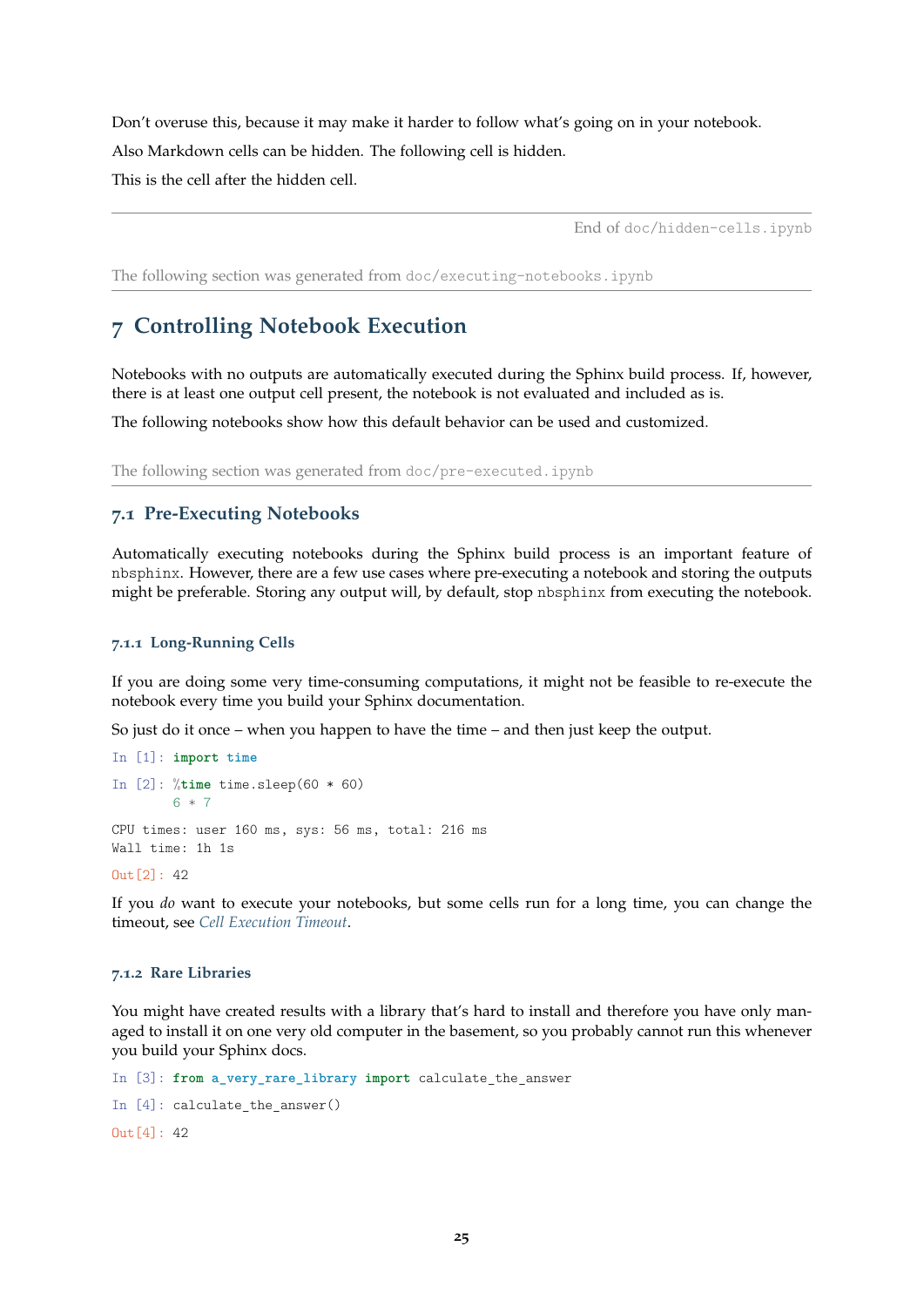#### <span id="page-25-0"></span>**7.1.3 Exceptions**

If an exception is raised during the Sphinx build process, it is stopped (the build process, not the exception!). If you want to show to your audience how an exception looks like, you have two choices:

- 1. Allow errors either generally or on a per-notebook basis see *[Ignoring Errors](#page-25-2)*.
- 2. Execute the notebook beforehand and save the results, like it's done in this example notebook:

In [5]: 1 / 0 --------------------------------------------------------------------------- ZeroDivisionError Traceback (most recent call last) <ipython-input-5-b710d87c980c> in <module>()  $---> 1 1 / 0$ ZeroDivisionError: division by zero

End of doc/pre-executed.ipynb

The following section was generated from doc/never-execute.ipynb

### <span id="page-25-1"></span>**7.2 Explicitly Dis-/Enabling Notebook Execution**

If you want to include a notebook without outputs and yet don't want nbsphinx to execute it for you, you can explicitly disable this feature.

You can do this globally by setting the following option in [conf.py:](conf.py)

```
nbsphinx_execute = 'never'
```
Or on a per-notebook basis by adding this to the notebook's JSON metadata:

```
"nbsphinx": {
  "execute": "never"
},
```
There are three possible settings, "always", "auto" and "never". By default (= "auto"), notebooks with no outputs are executed and notebooks with at least one output are not. As always, per-notebook settings take precedence over the settings in conf.py.

This very notebook has its metadata set to "never", therefore the following cell is not executed:

In [ ]: 6 \* 7

End of doc/never-execute.ipynb

The following section was generated from doc/allow-errors.ipynb

#### <span id="page-25-2"></span>**7.3 Ignoring Errors**

Normally, if an exception is raised while executing a notebook, the Sphinx build process is stopped immediately.

If a notebook contains errors on purpose (or if you are too lazy to fix them right now), you have three options:

1. Manually execute the notebook in question and save the results, see *[the pre-executed example](#page-24-1) [notebook](#page-24-1)*.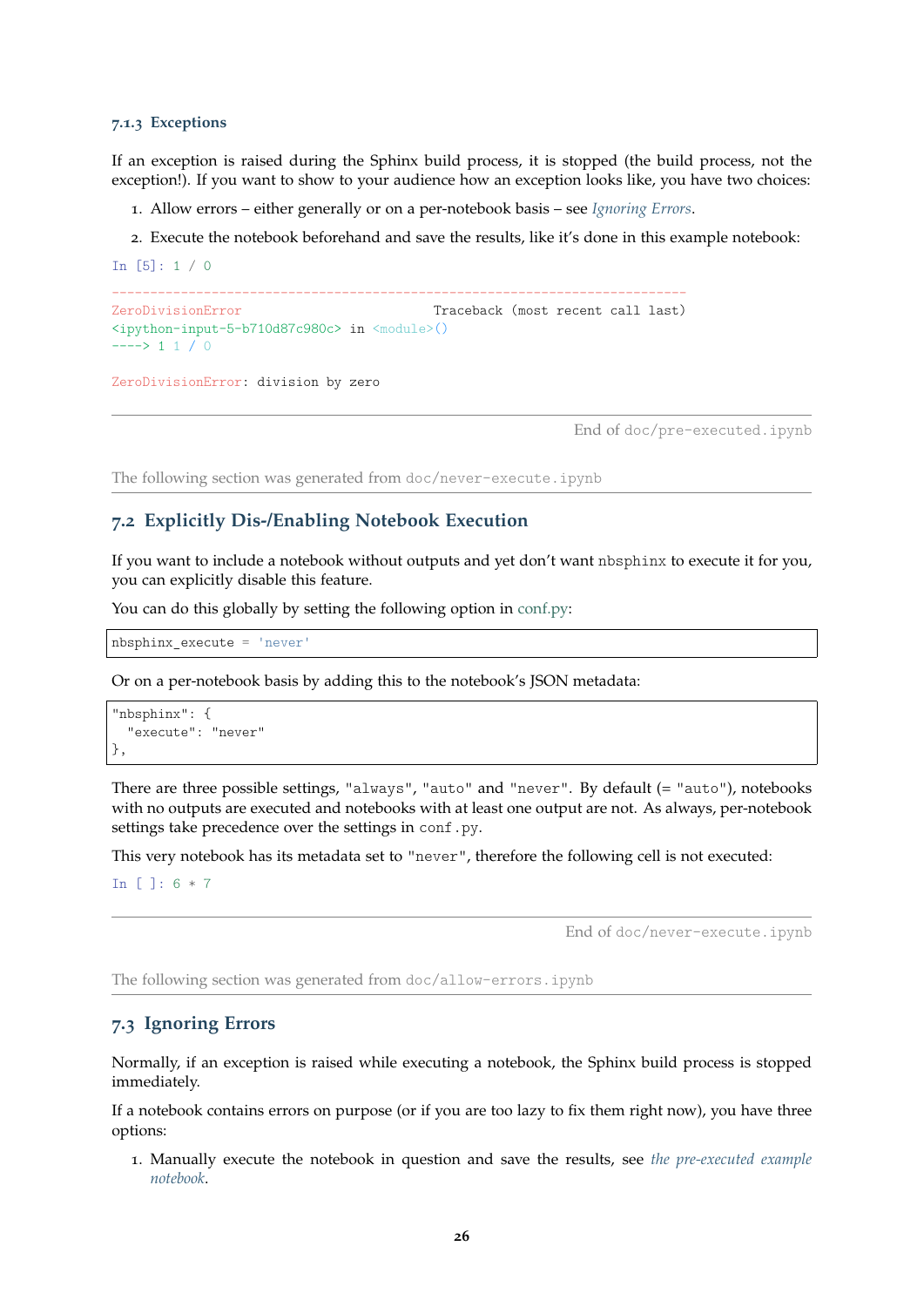2. Allow errors in all notebooks by setting this option in [conf.py:](conf.py)

nbsphinx\_allow\_errors = True

3. Allow errors on a per-notebook basis by adding this to the notebook's JSON metadata:

```
"nbsphinx": {
  "allow_errors": true
},
```
This very notebook is an example for the last option. The results of the following code cells are not stored within the notebook, therefore it is executed during the Sphinx build process. Since the abovementioned allow\_errors flag is set in this notebook's metadata, all cells are executed although most of them cause an exception.

```
In [1]: nonsense
---------------------------------------------------------------------------
NameError Traceback (most recent call last)
<ipython-input-1-7dd4c0df649c> in <module>()
----> 1 nonsense
NameError: name 'nonsense' is not defined
In [2]: 42 / 0
---------------------------------------------------------------------------
ZeroDivisionError Traceback (most recent call last)
<ipython-input-2-52cebea8b64f> in <module>()
---> 1 42 / 0ZeroDivisionError: division by zero
In [3]: print 'Hello, world!'
 File "<ipython-input-3-653b30cd70a8>", line 1
   print 'Hello, world!'
                      ˆ
SyntaxError: Missing parentheses in call to 'print'
In [4]: 6 \sim 7File "<ipython-input-4-8300b2622db3>", line 1
   6 - 7ˆ
SyntaxError: invalid syntax
In [5]: 6 * 7
Out[5]: 42
```
End of doc/allow-errors.ipynb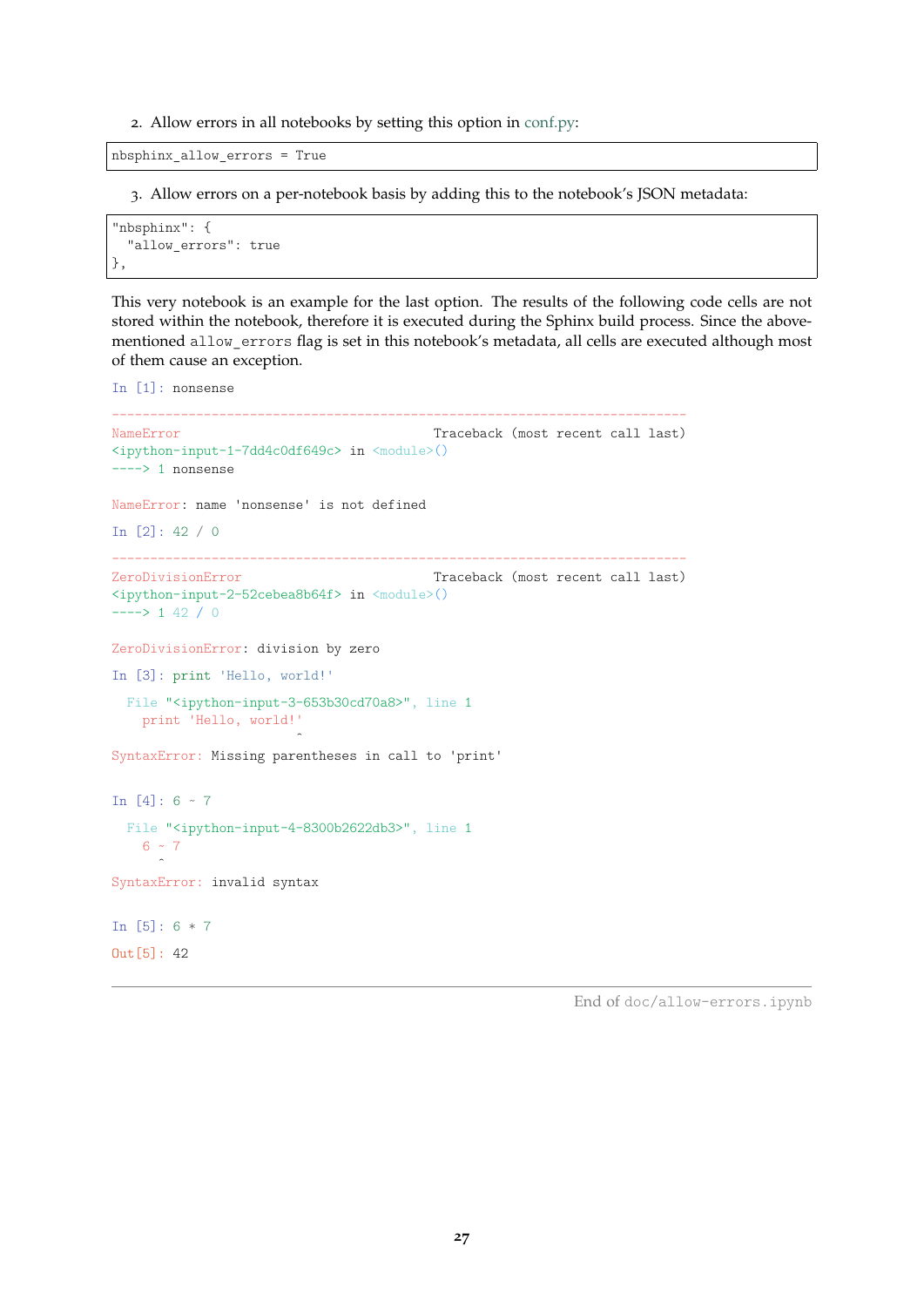#### <span id="page-27-0"></span>**7.4 Cell Execution Timeout**

By default, nbconvert (which is used to execute the notebooks during the Sphinx build process) will give a cell 30 seconds to execute before it times out.

If you would like to change the amount of time given for a cell, you can change the timeout length for all notebooks by setting the following option in [conf.py:](conf.py)

nbsphinx\_timeout = 60

Or change the timeout length on a per-notebook basis by adding this to the notebook's JSON metadata:

```
"nbsphinx": {
  "timeout": 60
},
```
The timeout is given in seconds, use -1 to disable the timeout.

Alternatively, you can manually execute the notebook in question and save the results, see *[the pre](#page-24-1)[executed example notebook](#page-24-1)*.

End of doc/timeout.ipynb

End of doc/executing-notebooks.ipynb

The following section was generated from doc/prolog-and-epilog.ipynb

### <span id="page-27-1"></span>**8 Prolog and Epilog**

When including notebooks in your Sphinx documentation, you can choose to add some generic content before and after each notebook. This can be done with the configuration values nbsphinx prolog and nbsphinx\_epilog in the file conf.py.

The prolog and epilog strings can hold arbitrary [reST](http://sphinx-doc.org/rest.html)<sup>[95](#page-27-2)</sup> markup. Particularly, the [only](http://www.sphinx-doc.org/en/master/usage/restructuredtext/directives.html#directive-only)<sup>[96](#page-27-3)</sup> and [raw](https://docutils.readthedocs.io/en/sphinx-docs/ref/rst/directives.html#raw-data-pass-through)<sup>[97](#page-27-4)</sup> directives can be used to have different content for HTML and LaTeX output.

Those strings are also processed by the [Jinja](http://jinja.pocoo.org/)2<sup>[98](#page-27-5)</sup> templating engine. This means you can run Python-like code within those strings. You have access to the current [Sphinx build environment](http://www.sphinx-doc.org/en/master/extdev/envapi.html)<sup>[99](#page-27-6)</sup> via the variable env. Most notably, you can get the file name of the current notebook with

```
{{ env.doc2path(env.docname, base=None) }}
```
Have a look at the Jinja2 [template documentation](http://jinja.pocoo.org/docs/latest/templates/)<sup>[100](#page-27-7)</sup> for more information.

#### **Warning:**

If you use invalid syntax, you might get an error like this:

jinja2.exceptions.TemplateSyntaxError: expected token ':', got '}'

<span id="page-27-2"></span><sup>95</sup> http://sphinx-doc.org/rest.html

<span id="page-27-3"></span><sup>96</sup> http://www.sphinx-doc.org/en/master/usage/restructuredtext/directives.html#directive-only

<span id="page-27-4"></span><sup>97</sup> https://docutils.readthedocs.io/en/sphinx-docs/ref/rst/directives.html#raw-data-pass-through

<span id="page-27-5"></span><sup>98</sup> http://jinja.pocoo.org/

<span id="page-27-6"></span><sup>99</sup> http://www.sphinx-doc.org/en/master/extdev/envapi.html

<span id="page-27-7"></span><sup>100</sup> http://jinja.pocoo.org/docs/latest/templates/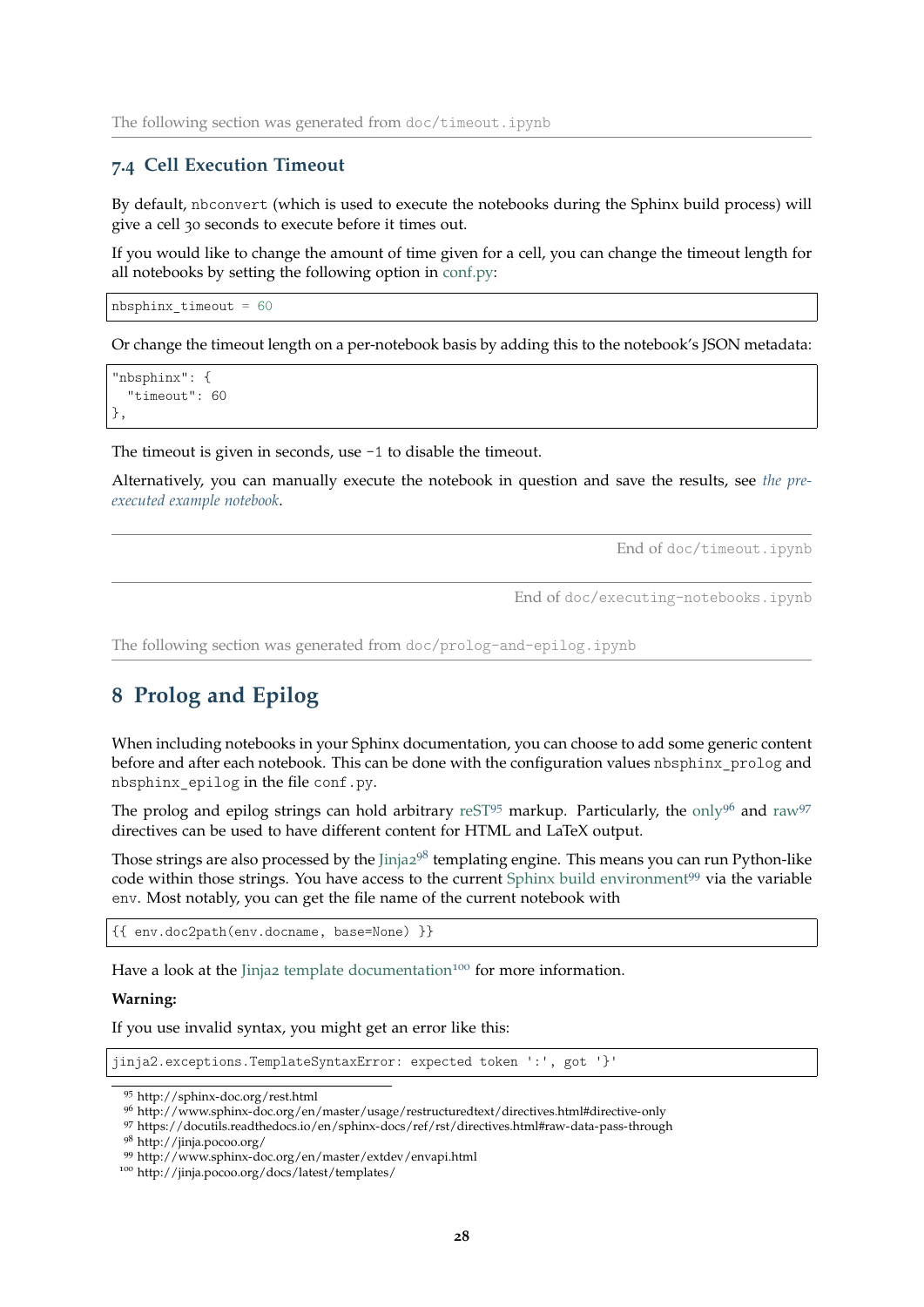This is especially prone to happen when using raw LaTeX, with its abundance of braces. To avoid clashing braces you can try to insert additional spaces or LaTeX macros that don't have a visible effect, like e.g. \strut{}. For example, you can avoid three consecutive opening braces with something like that:

```
\texttt{\strut{}{{ env.doc2path(env.docname, base=None) }}}
```
NB: The three consecutive closing braces in this example are not problematic.

#### <span id="page-28-0"></span>**8.1 Examples**

You can include a simple static string, using  $resT<sup>101</sup>$  $resT<sup>101</sup>$  $resT<sup>101</sup>$  markup if you like:

```
nbsphinx_epilog = """
----
Generated by nbsphinx_ from a Jupyter_ notebook.
  .. _nbsphinx: http://nbsphinx.readthedocs.io/
.. _Jupyter: https://jupyter.org/
. . . . .
```
Using some additional Jinja2 markup and the information from the env variable, you can create URLs that point to the current notebook file, but located on some other server:

```
{\tt nbsphinx\_prolog} \ = \ " \ " \  \  \cdotsGo there: https://example.org/notebooks/{{ env.doc2path(env.docname, base=None) }}
----
""" "
```
You can also use separate content for HTML and LaTeX output, e.g.:

```
nbsphinx_prolog = """
{% set docname = env.doc2path(env.docname, base=None) %}
.. only:: html
    Go there: https://example.org/notebooks/{{ docname }}
.. only:: latex
    The following section was created from :file:`{{ docname }}`.
^{\mathrm{m}} ""
```
For a more involved example for different HTML and LaTeX versions, see the file <conf.py> of the nbsphinx documentation.

End of doc/prolog-and-epilog.ipynb

<span id="page-28-1"></span> $^{101}$ http://sphinx-doc.org/rest.html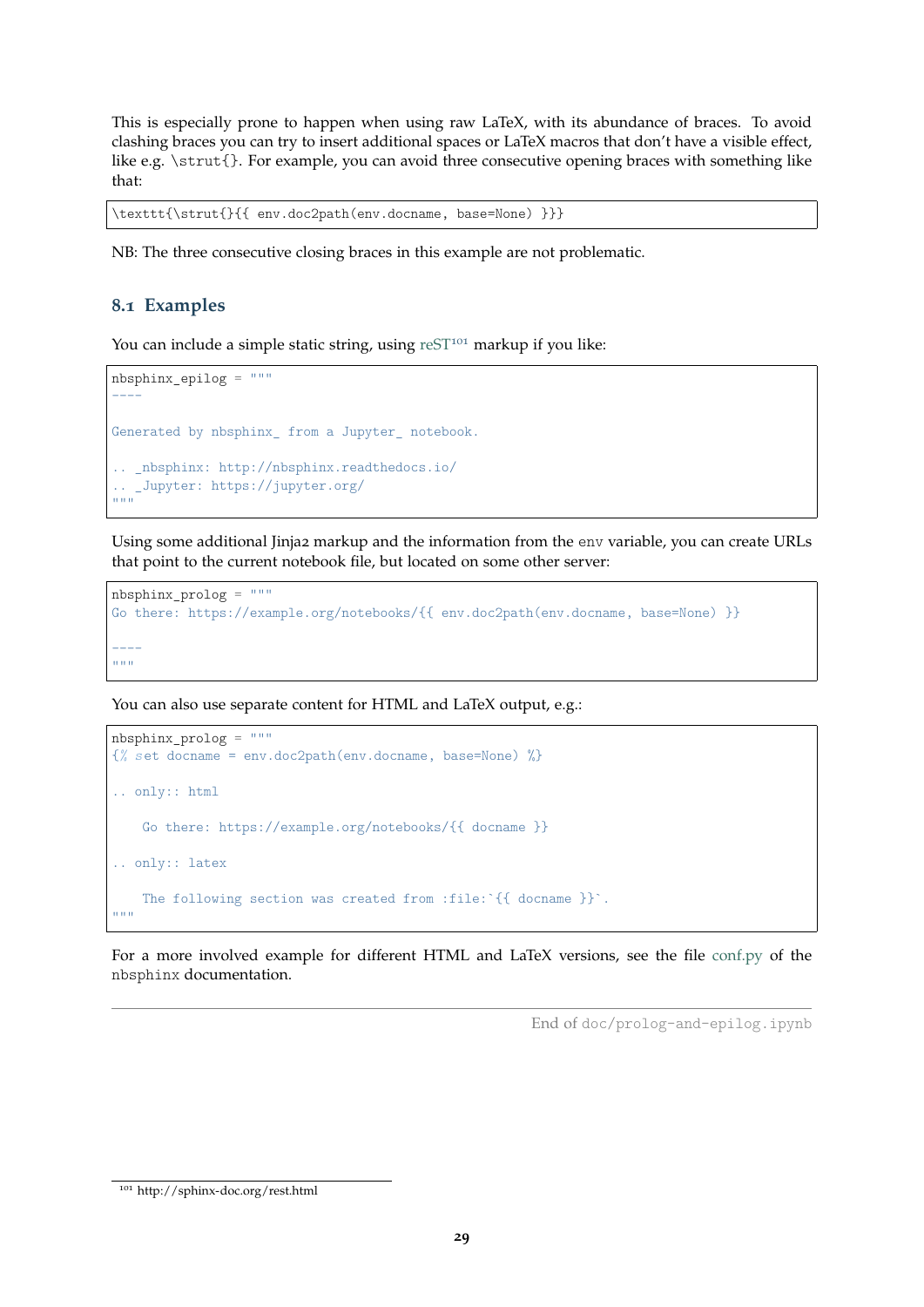# <span id="page-29-0"></span>**9 Notebooks in Sub-Directories**

You can organize your notebooks in subdirectories and nbsphinx will take care that relative links to other notebooks, images and other files still work.



Let's see if links to local images work:

In [1]: **from IPython.display import** Image Image(filename='../images/notebook\_icon.png')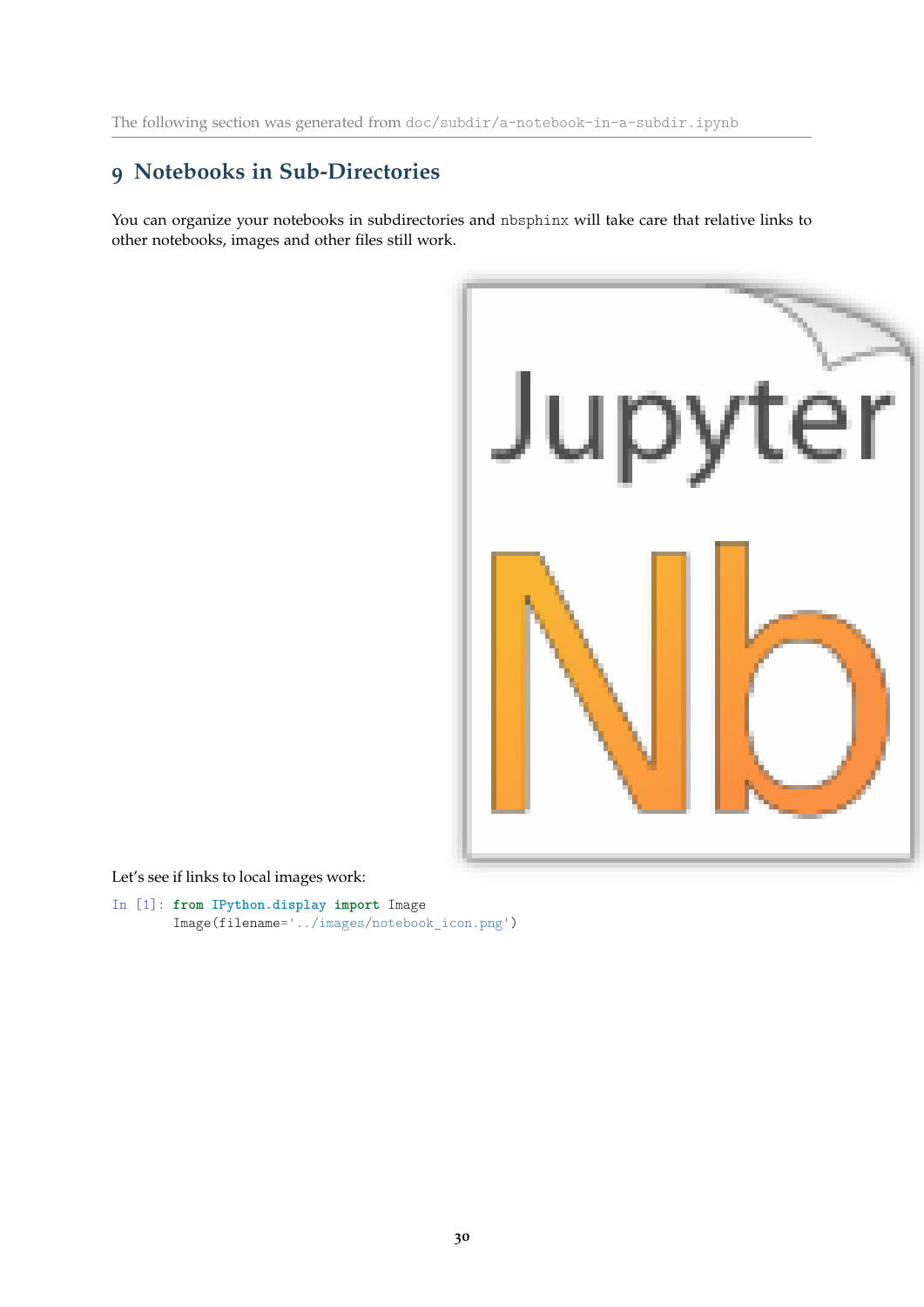

### **Warning:**

There may be problems with images in output cells if your source directory contains symbolic links, see issue  $#49^{102}$  $#49^{102}$  $#49^{102}$ .

A link to a notebook in the same sub-directory: *[link](#page-31-0)*.

A link to a notebook in the parent directory: *[link](#page-10-0)*.

A link to a local file: [link.](../images/notebook_icon.png)

### <span id="page-30-0"></span>**9.1 A Sub-Section**

This is just for testing inter-notebook links, see *[this section](#page-13-1)*.

End of doc/subdir/a-notebook-in-a-subdir.ipynb

<span id="page-30-1"></span><sup>102</sup> https://github.com/spatialaudio/nbsphinx/issues/49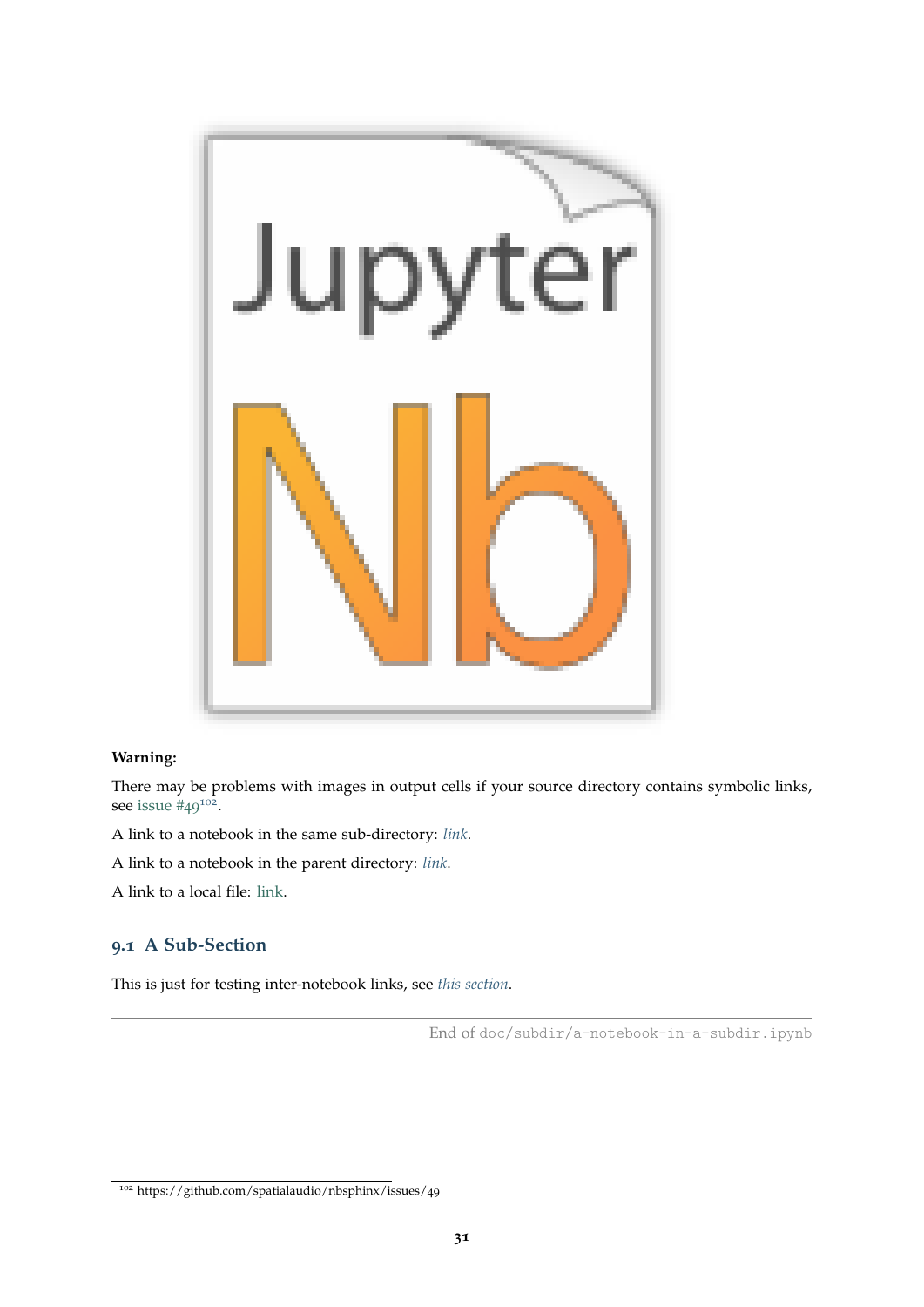### <span id="page-31-0"></span>**10 Using toctree In A Notebook**

In Sphinx-based documentation, there is typically a file called index.rst which contains one or more [toctree](http://www.sphinx-doc.org/en/master/usage/restructuredtext/directives.html#directive-toctree)<sup>[103](#page-31-1)</sup> directives. Those can be used to pull in further source files (which themselves can contain toctree directives).

With nbsphinx it is possible to get a similar effect within a Jupyter notebook using the "nbsphinx-toctree" cell metadata. Markdown cells with "nbsphinx-toctree" metadata are not converted like "normal" Markdown cells. Instead, they are only scanned for links to other notebooks (or \*.rst files and other Sphinx source files) and those links are added to a toctree directive. External links can also be used, but they will not be visible in the LaTeX output.

If there is a section title in the cell, it is used as toctree caption (but it also works without a title).

**Note:**

All other content of such a cell is *ignored*!

Use  $\ldots$ 

```
"nbsphinx-toctree": {}
```
... for the default settings, ...

"nbsphinx-toctree": { "maxdepth": 2 }

... for setting the : maxdepth: option, or...

```
"nbsphinx-toctree": {
  "hidden": true
}
```
... for setting the : hidden: option.

Of course, multiple options can be used at the same time, e.g.

```
"nbsphinx-toctree": {
  "maxdepth": 3,
  "numbered": true
}
```
For more options, have a look a the [Sphinx documentation](http://www.sphinx-doc.org/en/master/usage/restructuredtext/directives.html#directive-toctree)<sup>[104](#page-31-2)</sup>. All options can be used – except :  $g$ lob:, which can only be used in *[rst files](#page-33-0)* and in *[raw reST cells](#page-23-0)*.

Note that in the HTML output, a toctree cell generates an in-line table of contents (containing links) at its position in the notebook, whereas in the LaTeX output, a new (sub-)section with the actual content is inserted at its position. All content below the toctree cell will appear after the table of contents/inserted section, respectively. If you want to use the LaTeX output, it is recommended that you don't add further cells below a toctree cell, otherwise their content may appear at unexpected places. Multiple toctree cells in a row should be fine, though.

The following cell is tagged with "nbsphinx-toctree" metadata and contains a link to the notebook *[yet-another.ipynb](#page-32-0)* and an external link (which will only be visible in the HTML output). It also contains a section title which will be used as toctree caption.

<span id="page-31-1"></span><sup>103</sup> http://www.sphinx-doc.org/en/master/usage/restructuredtext/directives.html#directive-toctree

<span id="page-31-2"></span><sup>104</sup> http://www.sphinx-doc.org/en/master/usage/restructuredtext/directives.html#directive-toctree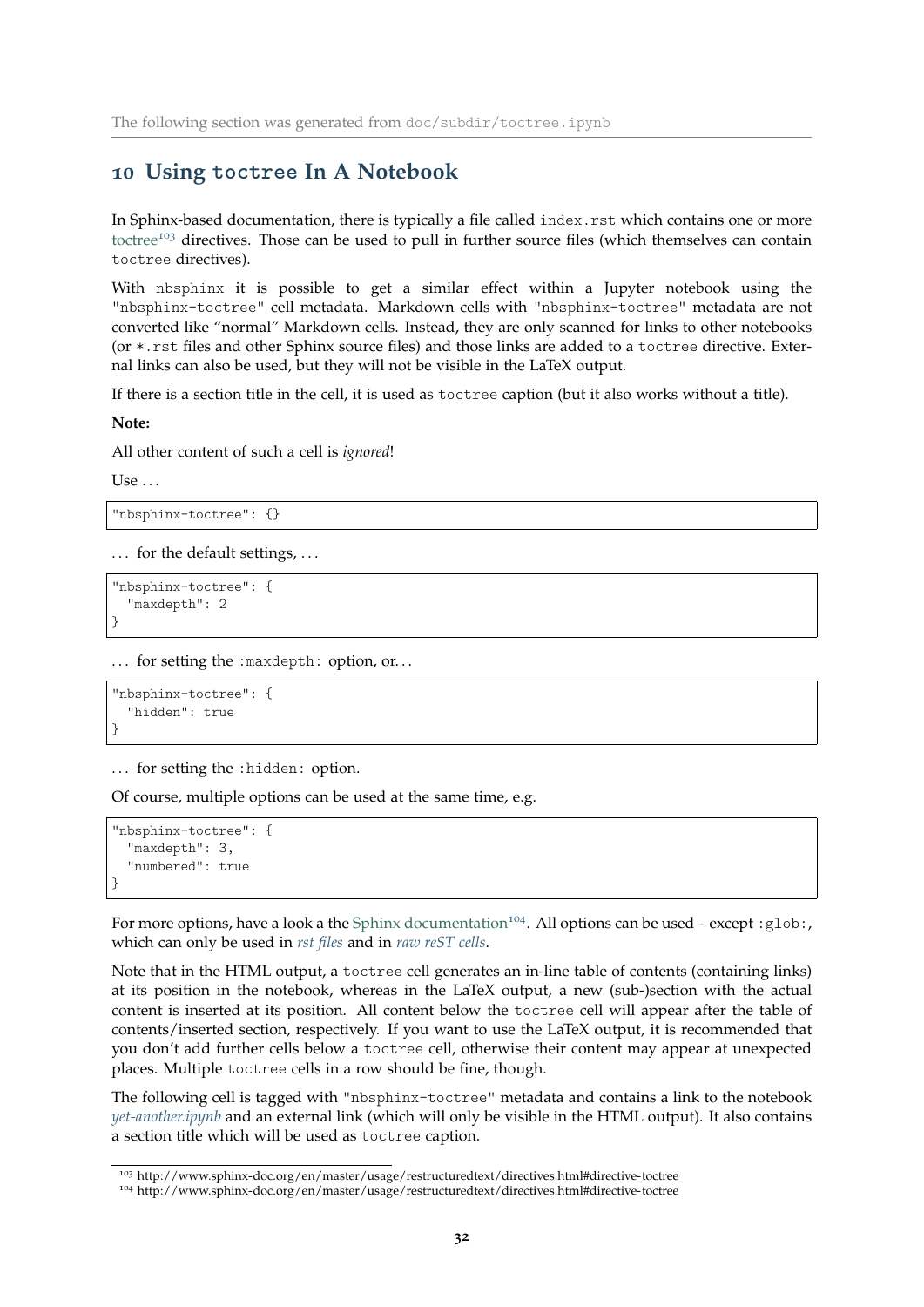## <span id="page-32-0"></span>**10.1 Yet Another Notebook**

This notebook is only here to show how (sub-)toctrees can be created with Markdown cell metadata. See *[there](#page-31-0)*.

End of doc/yet-another.ipynb

End of doc/subdir/toctree.ipynb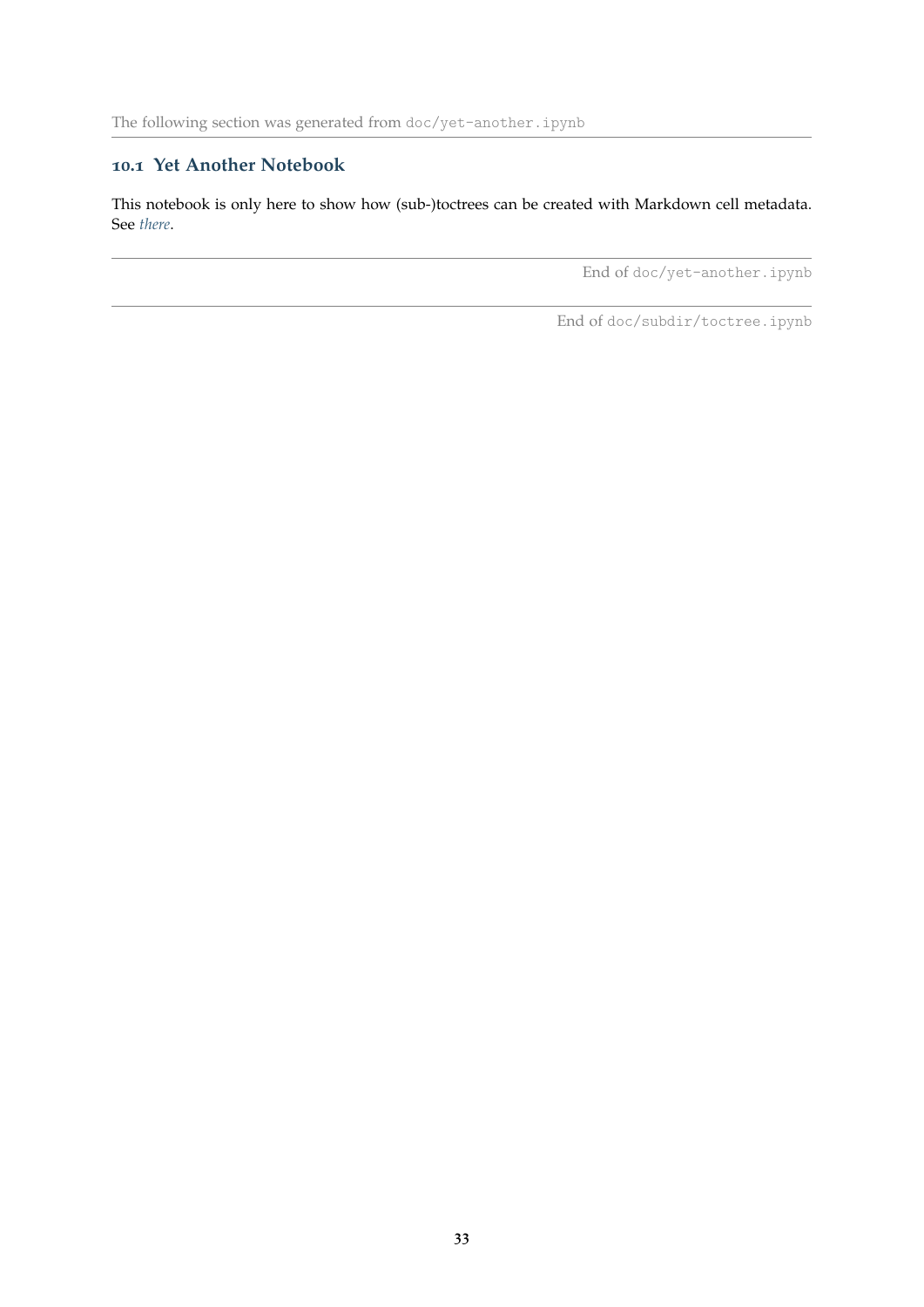### <span id="page-33-0"></span>**11 Normal reStructuredText Files**

This is a normal RST file.

**Note:** Those still work!

#### <span id="page-33-1"></span>**11.1 Links to Notebooks (and Other Sphinx Source Files)**

Links to Sphinx source files can be created like normal [Sphinx hyperlinks](http://www.sphinx-doc.org/en/stable/rest.html#external-links)<sup>[105](#page-33-3)</sup>, just using a relative path to the local file: *[link](#page-29-0)*.

using a relative path to the local file: link\_.

.. **\_link:** subdir/a-notebook-in-a-subdir.ipynb

If the link text has a space (or some other strange character) in it, you have to surround it with backticks: *[a notebook link](#page-29-0)*.

surround it with backticks: `a notebook link`.

.. **\_a notebook link:** subdir/a-notebook-in-a-subdir.ipynb

You can also use an [anonymous hyperlink target](http://docutils.sourceforge.net/docs/ref/rst/restructuredtext.html#anonymous-hyperlinks)<sup>[106](#page-33-4)</sup>, like this: *[link](#page-29-0)*. If you have multiple of those, their order matters!

like this: link\_\_.

subdir/a-notebook-in-a-subdir.ipynb

Finally, you can use [Embedded URIs](http://docutils.sourceforge.net/docs/ref/rst/restructuredtext.html#embedded-uris-and-aliases)<sup>[107](#page-33-5)</sup>, like this *[link](#page-29-0)*.

like this `link <subdir/a-notebook-in-a-subdir.ipynb>`\_.

**Note:** These links should also work on Github and in other rendered reStructuredText pages.

Links to subsections are also possible by adding a hash sign (#) and the section title to any of the abovementioned link variants. You have to replace spaces in the section titles by hyphens. For example, see this *[subsection](#page-30-0)*.

For example, see this subsection\_.

.. **\_subsection:** subdir/a-notebook-in-a-subdir.ipynb#A-Sub-Section

#### <span id="page-33-2"></span>**11.2 Links to Notebooks, Ye Olde Way**

In addition to the way shown above, you can also create links to notebooks (and other Sphinx source files) with [:ref:](http://www.sphinx-doc.org/en/stable/markup/inline.html#role-ref)[108](#page-33-6). This has some disadvantages:

• It is arguably a bit more clunky.

<span id="page-33-3"></span><sup>105</sup> http://www.sphinx-doc.org/en/stable/rest.html#external-links

<span id="page-33-4"></span><sup>106</sup> http://docutils.sourceforge.net/docs/ref/rst/restructuredtext.html#anonymous-hyperlinks

<span id="page-33-5"></span><sup>107</sup> http://docutils.sourceforge.net/docs/ref/rst/restructuredtext.html#embedded-uris-and-aliases

<span id="page-33-6"></span><sup>108</sup> http://www.sphinx-doc.org/en/stable/markup/inline.html#role-ref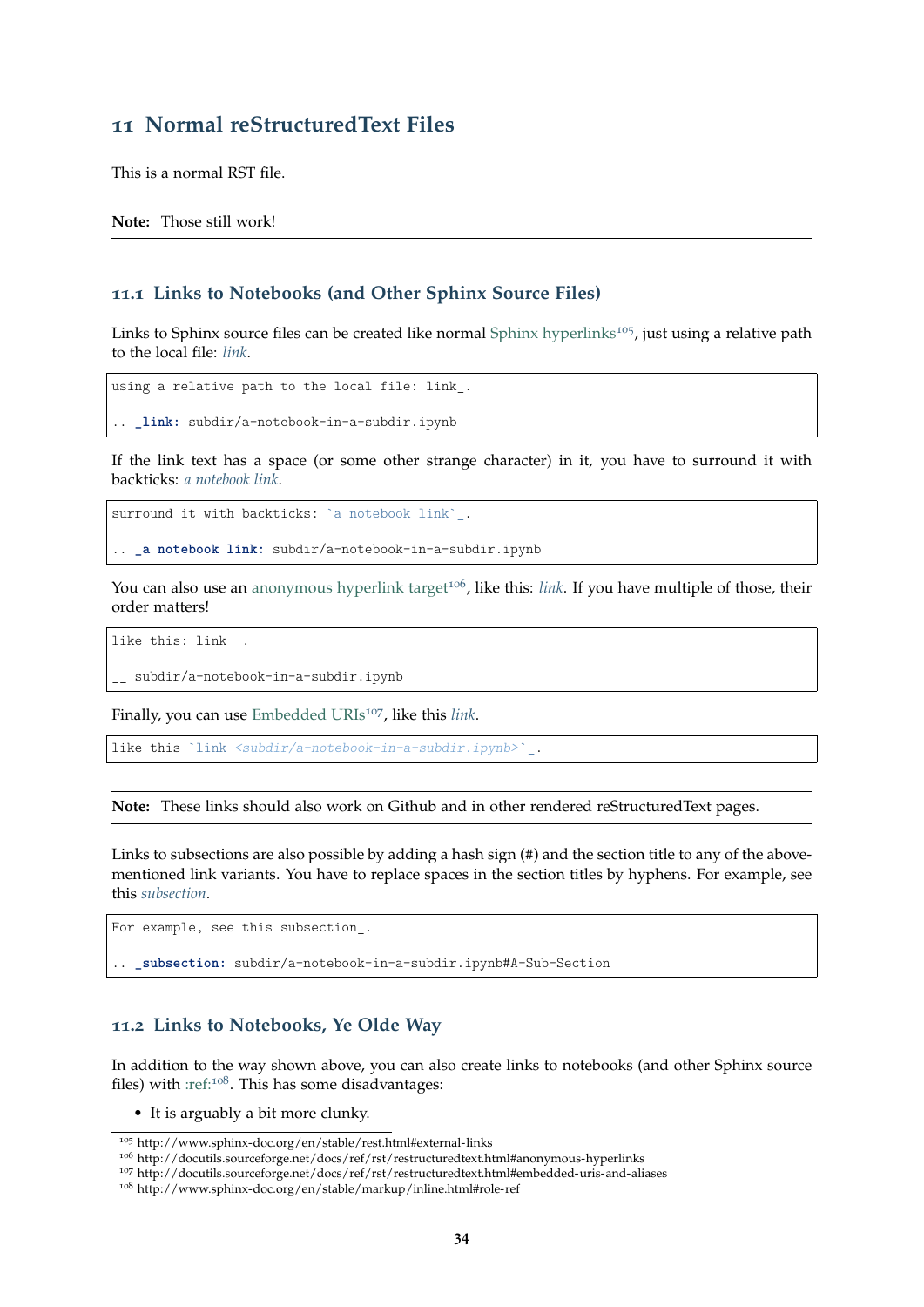• Because :ref: is a Sphinx feature, the links don't work on Github and other rendered reStructuredText pages that use plain old docutils.

It also has one important advantage:

• The link text can automatically be taken from the actual section title.

A link with automatic title looks like this: *[Notebooks in Sub-Directories](#page-29-0)*.

:ref:`/subdir/a-notebook-in-a-subdir.ipynb`

But you can also provide *[your own link title](#page-29-0)*.

:ref:`your own link title </subdir/a-notebook-in-a-subdir.ipynb>

However, if you want to use your own title, you are probably better off using the method described above in *[Links to Notebooks \(and Other Sphinx Source Files\)](#page-33-1)*.

Links to subsections are also possible, e.g. *[A Sub-Section](#page-30-0)* (the subsection title is used as link text) and *[alternative text](#page-30-0)*.

These links were created with:

```
:ref:`/subdir/a-notebook-in-a-subdir.ipynb#A-Sub-Section`
:ref:`alternative text </subdir/a-notebook-in-a-subdir.ipynb#A-Sub-Section>`
```
**Note:**

- The paths have to be relative to the top source directory and they have to start with a slash (/).
- Spaces in the section title have to be replaced by hyphens!

### <span id="page-34-0"></span>**11.3 Sphinx Directives for Info/Warning Boxes**

#### **Warning:**

This is an experimental feature! Its usage may change in the future or it might disappear completely, so don't use it for now.

With a bit of luck, it will be possible (some time in the future) to create info/warning boxes in Markdown cells, see [https://github.com/jupyter/notebook/issues/](https://github.com/jupyter/notebook/issues/1292)1292. If this ever happens, nbsphinx will provide directives for creating such boxes. For now, there are two directives available: nbinfo and nbwarning. This is how an info box looks like:

#### **Note:**

This is an info box.

It may include nested formatting, even another info/warning box:

**Warning:** You should probably not use nested boxes!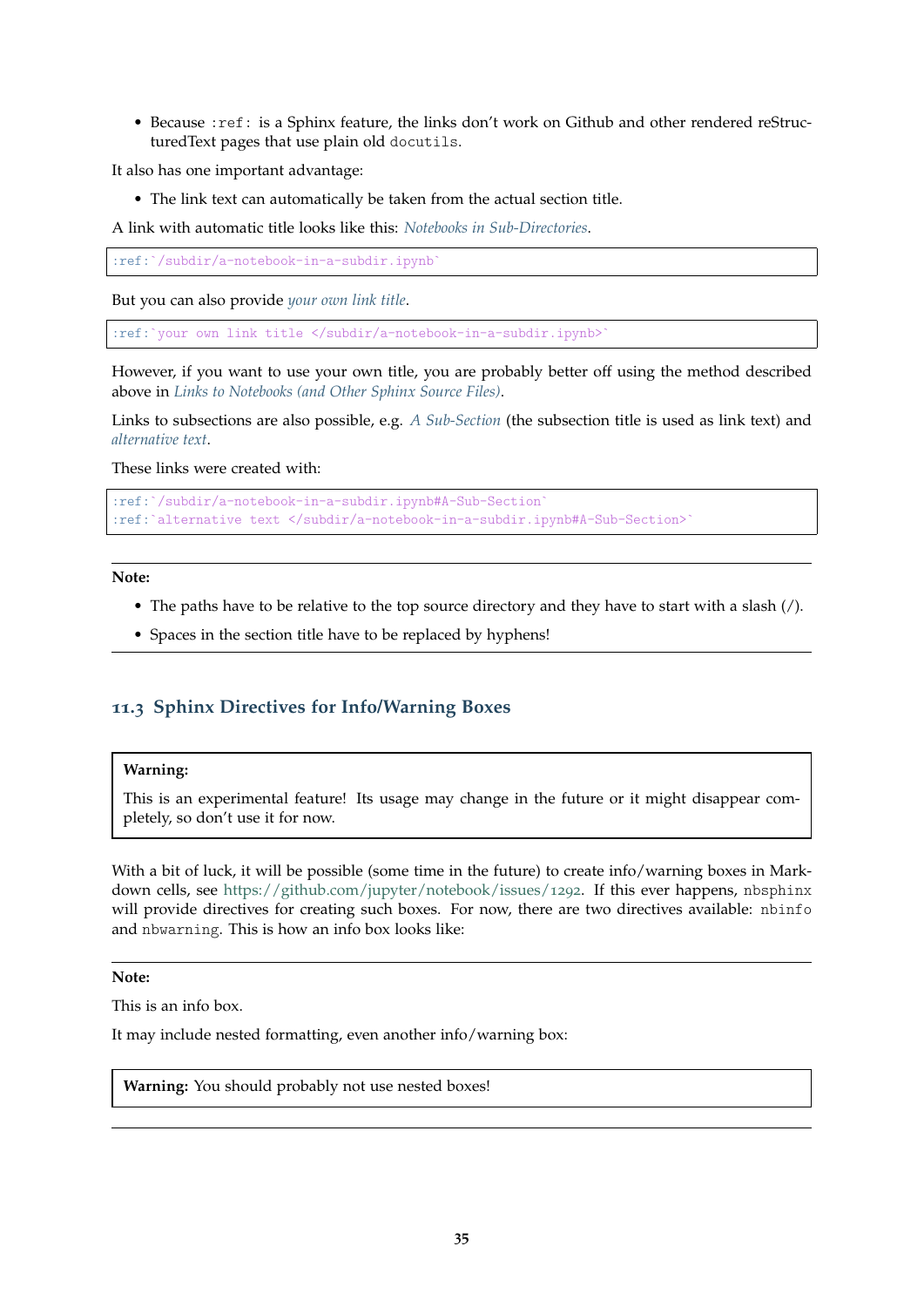# <span id="page-35-0"></span>**11.4 Domain Objects**

### <span id="page-35-1"></span>**example\_python\_function**(*foo*)

This is just for testing domain object links. See *[this section](#page-14-2)*.

**Parameters foo** (str) – Example string parameter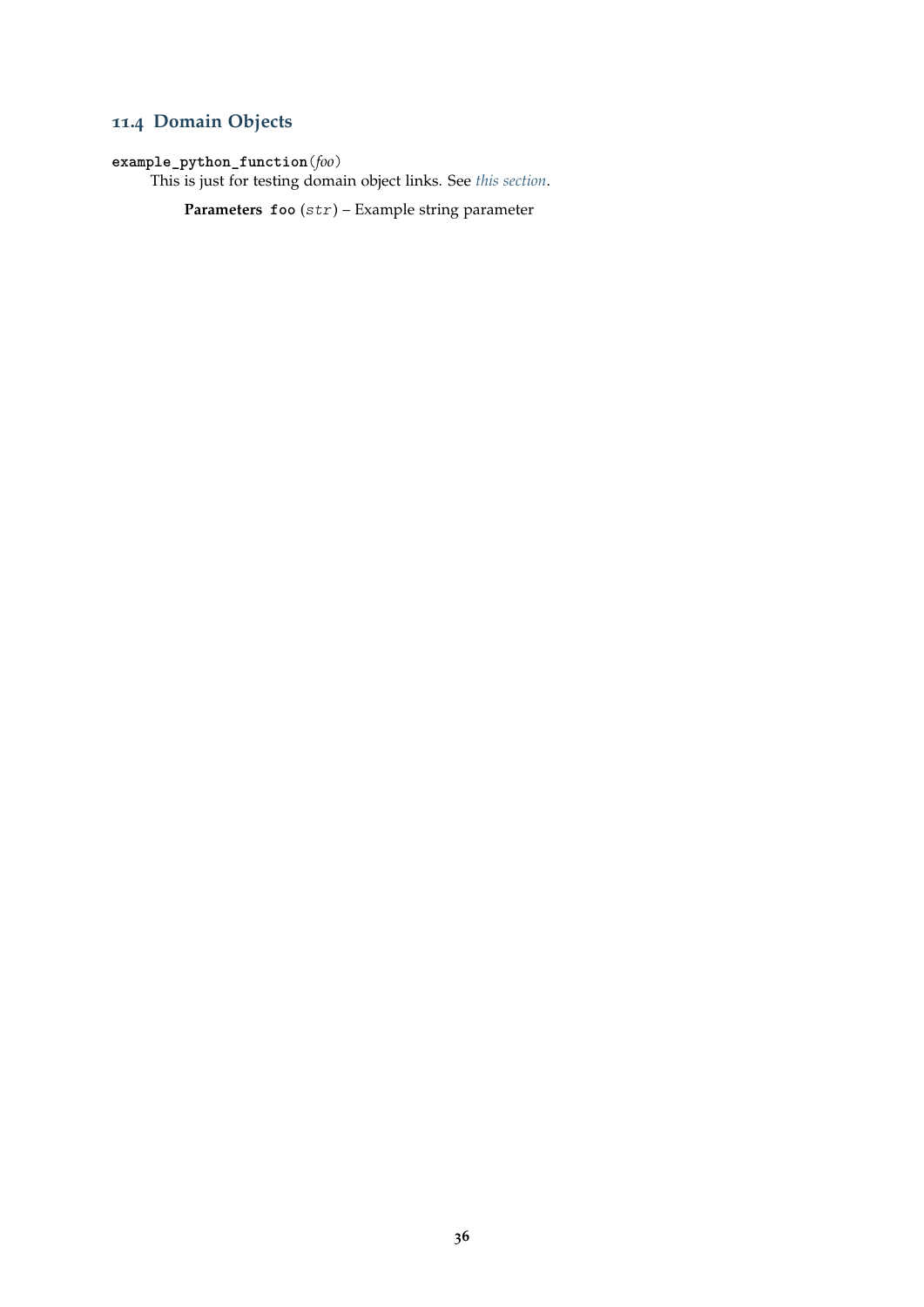### <span id="page-36-0"></span>**12 External Links**

#### **notebook\_sphinxext.py**

Notebooks can be included in \*.rst files with a custom notebook directive. Uses runipy to execute notebooks and nbconvert to convert the result to HTML.

#### No LaTeX support.

<https://github.com/ngoldbaum/RunNotebook>

[https://bitbucket.org/yt\\_analysis/yt-doc/src/default/extensions/notebook\\_sphinxext.py](https://bitbucket.org/yt_analysis/yt-doc/src/default/extensions/notebook_sphinxext.py)

[https://github.com/matthew-brett/perrin-academy/blob/master/sphinxext/notebook\\_sphinxext.](https://github.com/matthew-brett/perrin-academy/blob/master/sphinxext/notebook_sphinxext.py) [py](https://github.com/matthew-brett/perrin-academy/blob/master/sphinxext/notebook_sphinxext.py)

#### **nb2plots**

Notebook to reStructuredText converter which uses a modified version of the matplotlib plot directive.

[https://github.com/matthew-brett/nb](https://github.com/matthew-brett/nb2plots)2plots

### **brole**

#### A Sphinx role for IPython notebooks

<https://github.com/matthew-brett/brole>

#### **Sphinx-Gallery**

<http://sphinx-gallery.readthedocs.io/>

#### **sphinx-nbexamples**

<http://sphinx-nbexamples.readthedocs.io/>

<https://github.com/Chilipp/sphinx-nbexamples>

#### **nbsphinx-link**

<https://github.com/vidartf/nbsphinx-link>

Uses nbsphinx, but supports notebooks outside the Sphinx source directory.

See [https://github.com/spatialaudio/nbsphinx/pull/](https://github.com/spatialaudio/nbsphinx/pull/33)33 for some limitations.

### **DocOnce**

<http://hplgit.github.io/doconce/doc/web/index.html>

#### **Converting Notebooks to reStructuredText**

[https://github.com/perrette/dimarray/blob/master/docs/scripts/nbconvert\\_to\\_rst.py](https://github.com/perrette/dimarray/blob/master/docs/scripts/nbconvert_to_rst.py)

[https://gist.github.com/hadim/](https://gist.github.com/hadim/16e29b5848672e2e497c)16e29b5848672e2e497c

<http://sphinx-ipynb.readthedocs.io/>

#### **Converting Notebooks to HTML for Blog Posts**

[http://dongweiming.github.io/divingintoipynb\\_nikola/posts/nbconvert.html](http://dongweiming.github.io/divingintoipynb_nikola/posts/nbconvert.html)

[https://github.com/getpelican/pelican-plugins/blob/master/liquid\\_tags/notebook.py](https://github.com/getpelican/pelican-plugins/blob/master/liquid_tags/notebook.py)

#### **Further Posts and Issues**

[https://github.com/ipython/ipython/issues/](https://github.com/ipython/ipython/issues/4936)4936